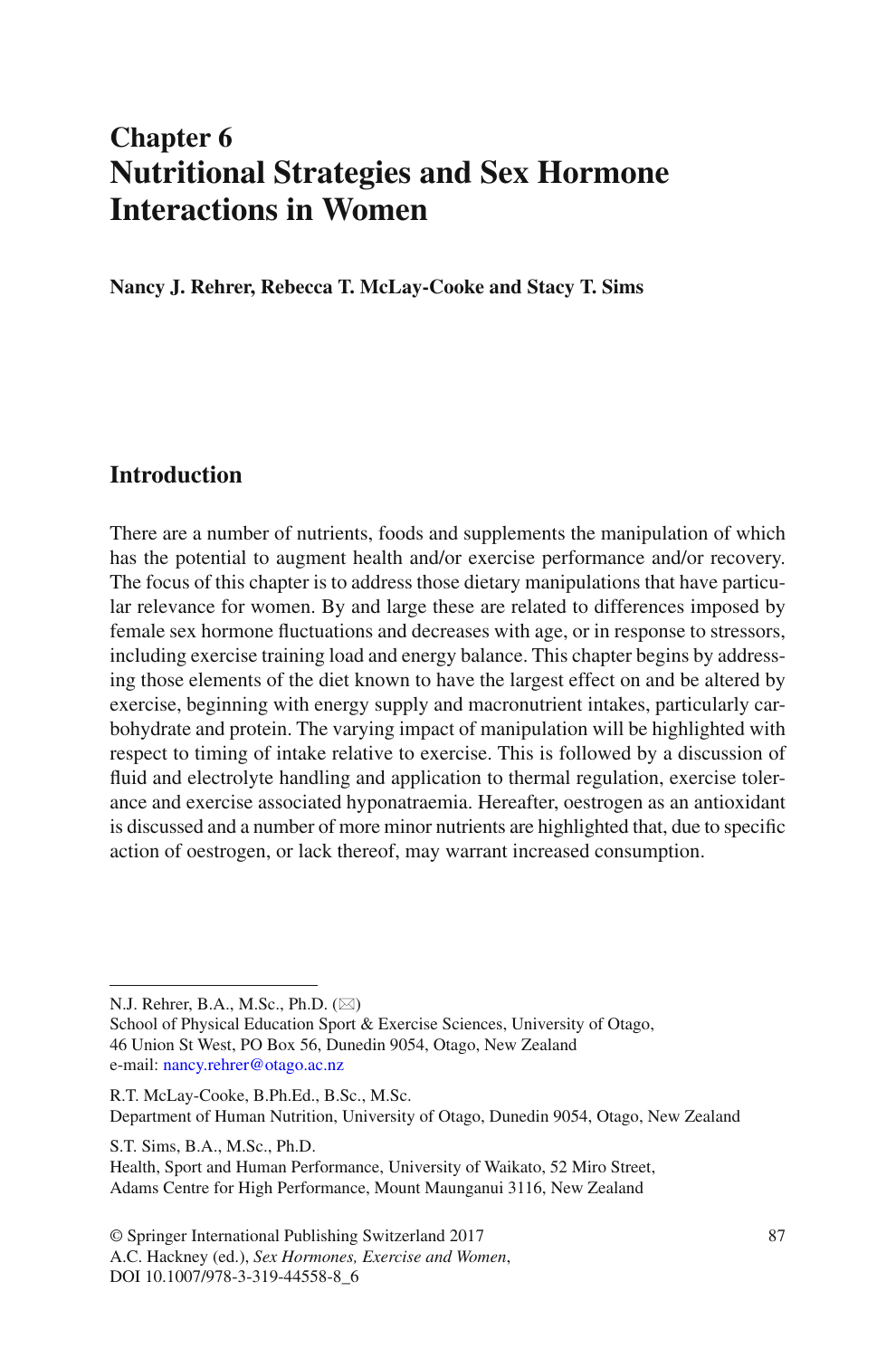## **Energy and Macronutrients**

 Traditionally high/er carbohydrate diets have been recommended for athletes engaging in endurance and high intensity intermittent exercise (Jeukendrup 2011; Broad and Cox [2008](#page-19-0)). This recommendation has been established on the basis that both forms of exercise, either as a result of the duration or dominance of carbohydrate as a substrate, put a drain on body carbohydrate stores. Based on research conducted primarily in males, it has been assumed that these recommendations would translate equally well for the female population performing similar activity. Evidence from metabolic studies conducted in animal and human populations indicate that both oestrogen and progesterone have varying effects on carbohydrate, lipid and protein metabolism. Specifically, the female sex hormones appear to have an influence on insulin-stimulated and contraction-stimulated glucose uptake (Hansen et al. [1996](#page-21-0); Latour et al. [2001](#page-22-0); Campbell and Febbraio [2002](#page-19-0); Van Pelt et al. 2003), glycogen storage (Nicklas et al. [1989](#page-23-0) ; Hackney [1990](#page-21-0) ; McLay et al. [2007 \)](#page-22-0), plasma glucose availability during exercise (Campbell et al. [2001](#page-25-0); Zderic et al. 2001; Devries et al. 2006), whole body glucose kinetics (D'Eon et al. [2002](#page-20-0)), lipolysis (Casazza et al. [2004](#page-19-0)), cellular capacity for fatty acid oxidation (Campbell and Febbraio [2001](#page-19-0)) and protein catabolism (Lamont et al. [1987 ;](#page-22-0) Lariviere et al. [1994 ;](#page-22-0) Kriengsinyos et al. 2004). Further, it is highly conceivable that the ingestion of specific nutrients before, during and after exercise has the potential to affect the impact of the ovarian hormones on metabolism, raising the possibility that sex-specific or even hormonalstatus specific dietary guidelines for exercising females may be warranted.

 The following sections are limited to describing nutritional strategies where research has been conducted using exercising females and variation in ovarian hormones (e.g., menstrual cycle phase or oral contraceptive use) has been incorporated. To date, this research is limited to manipulation of carbohydrate and protein intake and predominantly in relation to endurance exercise . Research investigating lowcarbohydrate, high-fat diets (acute and chronic adaptation and fat adaptation with carbohydrate restoration) has almost exclusively been conducted using male participants (Burke [2015](#page-19-0) ). As a consequence, the research in this area that incorporates fluctuations in ovarian hormones is non-existent.

# *Habitual Diet*

 Few studies have actually tested the impact of modifying the habitual diet of female athletes prior to exercise. Those that have been conducted have used a variety of protocols, performance tests and female participants in various states of hormonal influence, making it difficult to discern consistent results. Increasing the daily carbohydrate content (up to 8 g/kg body weight per day) of the habitual diet of well-trained eumenorrhoeic female cyclists in the week preceding cycling exercise to fatigue has been shown to both improve performance (O'Keeffe et al. [1989 \)](#page-23-0) and to also have no effect (Reznik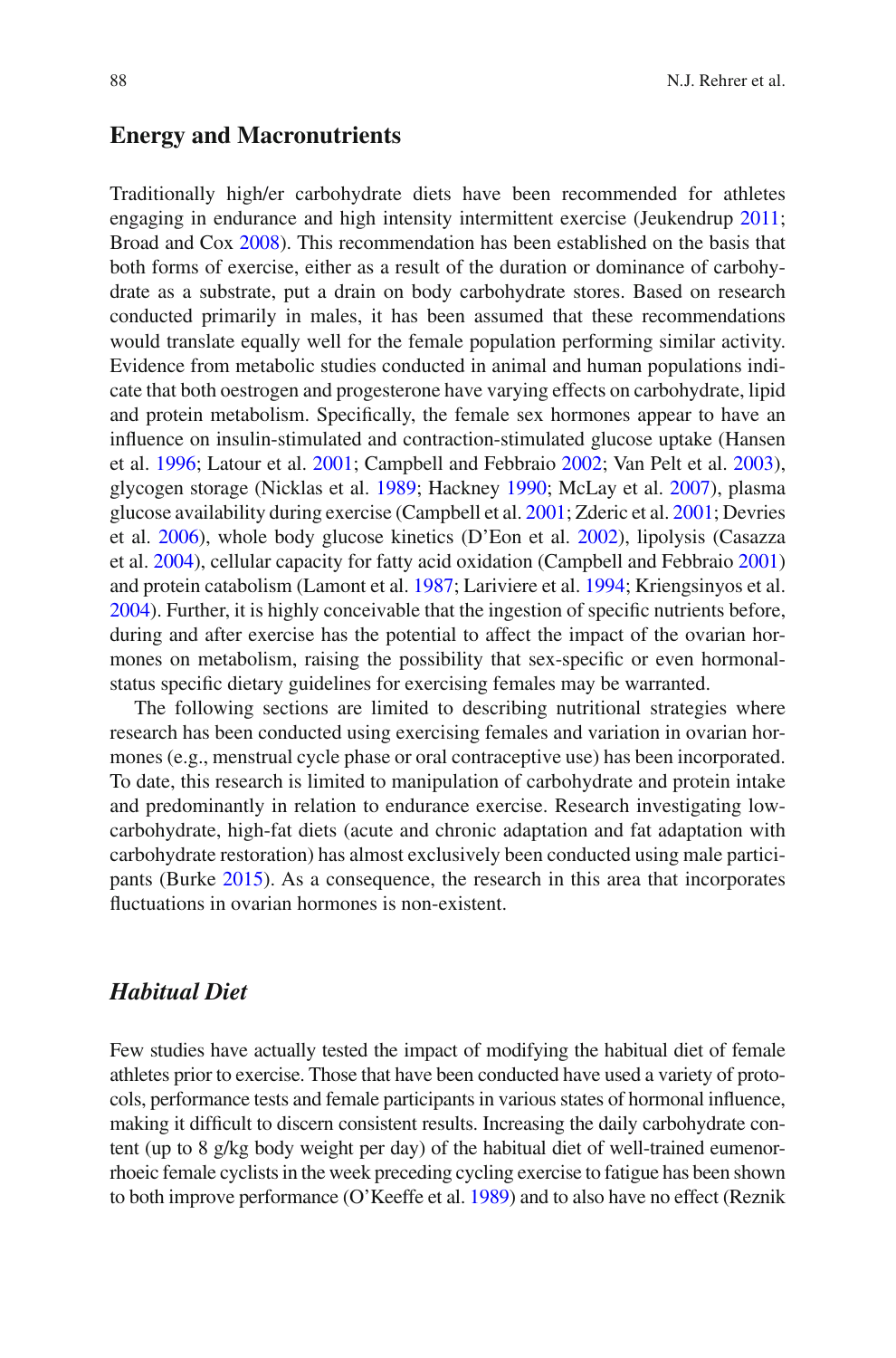Dolins et al. [2003 \)](#page-23-0). The application of these results is limited as the research was either conducted in only one phase of the menstrual cycle (Reznik Dolins et al. 2003) or did not include any control of menstrual cycle phase (O'Keeffe et al. [1989](#page-23-0)).

 Recently, an empirical estimate of the protein requirements of female endurance athletes undertaking training of moderate intensity and duration  $(1.5 h \text{ day}^{-1})$  during the midfollicular phase of the menstrual cycle was determined using nitrogen balance (Houltham and Rowlands  $2014$ ). Estimated mean protein requirement was 1.63 g kg<sup>-1</sup> day<sup>-1</sup>, which is similar to previous estimates for men, but somewhat higher compared to previous non-empirical estimates for endurance training women  $(1.2-1.4 \text{ g kg}^{-1} \text{ day}^{-1})$ . This appears to be the first study of its kind to incorporate and control for the potential effects of menstrual cycle phase.

### *Nutrient Intake in the Days Before Exercise*

Results of early research suggested menstrual cycle phase might influence muscle glycogen concentration (Nicklas et al. [1989](#page-23-0) ), which in turn, has the potential to affect subsequent exercise capacity or performance of eumenorrhoeic female athletes (Nicklas et al. 1989). Carbohydrate loading is a performance-enhancement strategy often used by endurance athletes before competition to increase muscle glycogen stores in an effort to improve performance in events lasting longer than 90 min (Sedlock 2008). Recent 'modified' versions of the approach involve combining a high dietary carbohydrate intake and exercise taper for several days prior to competition (Sedlock 2008). Only a small number of studies have attempted to elucidate this relationship by investigating the impact of a modified carbohydrate loading regime prior to exercise in females under a variety of hormonal influences. Carbohydrate loading (8.4–9 g kg body weight<sup>-1</sup> day<sup>-1</sup>) has been shown to increase muscle glycogen concentration in the midfollicular phase of the menstrual cycle (Paul et al. [2001 ;](#page-23-0) Tarnopolsky et al. 2001; McLay et al. [2007](#page-22-0)). In contrast, following carbohydrate loading during the midluteal phase, muscle glycogen concentration has remained unchanged (McLay et al.  $2007$ ) or shown only a modest increase (13%) (Walker et al.  $2000$ ) compared to what is generally reported for male athletes  $(18-47\%)$ (Sherman et al. [1981](#page-24-0); Rauch et al. [1995](#page-23-0); Hawley et al. [1997](#page-21-0); Burke et al. 2000; Tarnopolsky et al. 2001; Rauch et al. 2005) or female athletes during the follicular phase (17–31 %) (Paul et al. [2001](#page-25-0); McLay et al. 2007; Tarnopolsky et al. 2001).

 The impact of carbohydrate loading on the muscle glycogen content of oral contraceptive users is even less clear. Endurance trained female athletes taking a triphasic oral contraceptive (ethinyl oestradiol/levonorgestrel) showed increased muscle glycogen concentration following carbohydrate loading in both the midfollicular and midluteal phases (James et al. 2001). However, unlike a normal natural menstrual cycle where resting levels of both oestradiol and progesterone are higher during the midluteal than midfollicular phase, James et al. (2001) reported no difference in the levels of ovarian hormones between phases at the time muscle glycogen content was measured. This lack of difference in hormone profiles between phases raises the possibility that the midluteal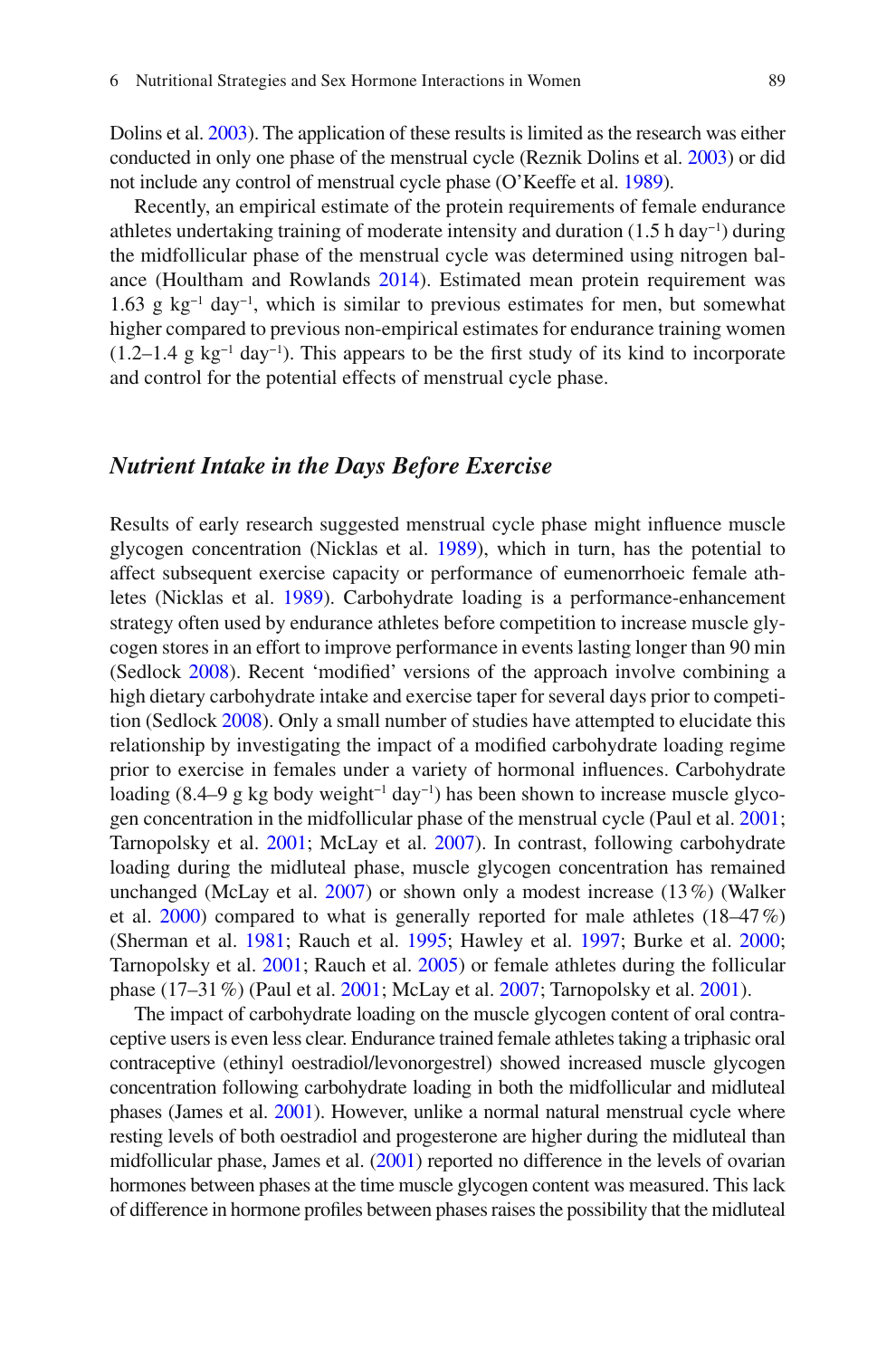phase could actually be interpreted in the same way as the midfollicular phase results from this study, potentially adding to the evidence that carbohydrate loading in the midfollicular phase increases resting muscle glycogen content (Hackney [1990](#page-21-0); Paul et al. [2001](#page-25-0); McLay et al. 2007; Tarnopolsky et al. 2001). At this time it is unknown what effect carbohydrate loading may have on muscle glycogen concentration in female athletes taking an oral contraceptive with a different chemical composition.

 Although the lower level of muscle glycogen storage in the midfollicular phase of the menstrual cycle appears to be overcome by carbohydrate loading, this has not necessarily always translated into improved time trial performance (Paul et al. 2001; McLay et al. 2007). In contrast, cycle time to exhaustion at  $80\%$  VO<sub>2</sub>max, measured during the midluteal phase of the menstrual cycle, increased (approximately 9 min) in response to the small CHO loading induced improvement in muscle glycogen concentration (Walker et al. [2000 \)](#page-25-0), whereas time trial performance was not improved following carbohydrate loading in the midluteal phase (McLay et al. [2007](#page-22-0)).

 As with research conducted using male participants, there are a number of factors that can influence performance outcomes in studies investigating carbohydrate loading. These include the training status of the participants; the, often, small sample sizes used; the pre-loading glycogen depletion; the type of exercise performance test that is employed (e.g., time trial versus exercise to exhaustion); and the duration and intensity of the exercise undertaken prior to or as part of the performance assess-ment (Sedlock [2008](#page-24-0); Correia-Oliveira et al. [2013](#page-20-0)). An additional factor to consider in research investigating the effect of menstrual cycle phase on performance outcomes is the magnitude and relative proportions of the fluctuations of the ovarian hormones . It has been proposed that a metabolic response to changes in the ovarian hormones (and the associated potential performance effects) occur only when the oestrogen to progesterone ratio (E/P) is elevated sufficiently in the luteal compared to follicular phase and the magnitude of the increase in oestrogen between the follicular and luteal phases is in the order of at least twofold or more (D'Eon et al. 2002; Oosthuyse and Bosch 2010). It is likely the effect of carbohydrate loading on performance in female athletes is also impacted by this particular hormone milieu.

Achieving the high intakes of CHO ( $\geq$ 8 g kg body weight<sup>-1</sup> day<sup>-1</sup>) needed for carbohydrate loading can be difficult for women whose habitual energy intakes are <2000 kcal day<sup>-1</sup> (8400 kJ day<sup>-1</sup>) (Tarnopolsky et al. [1995](#page-25-0); Wismann and Willoughby  $2006$ ; Sedlock  $2008$ ), as this dose amounts to ingesting more than 90% of total energy intake as carbohydrate for a 60 kg woman. Therefore, women who attempt to carbohydrate load should pay particular attention to consuming sufficient total energy to achieve the necessary relative carbohydrate intake, especially during the follicular phase of the menstrual cycle .

#### *Nutrient Intake in the Hours Before Exercise*

Menstrual cycle phase appears to influence glucose kinetics during exercise due to the ability of oestrogen to impede gluconeogenesis (Matute and Kalkhoff [1973 ;](#page-22-0) Lavoie et al. 1987). Glucose rate of appearance in the luteal phase is reduced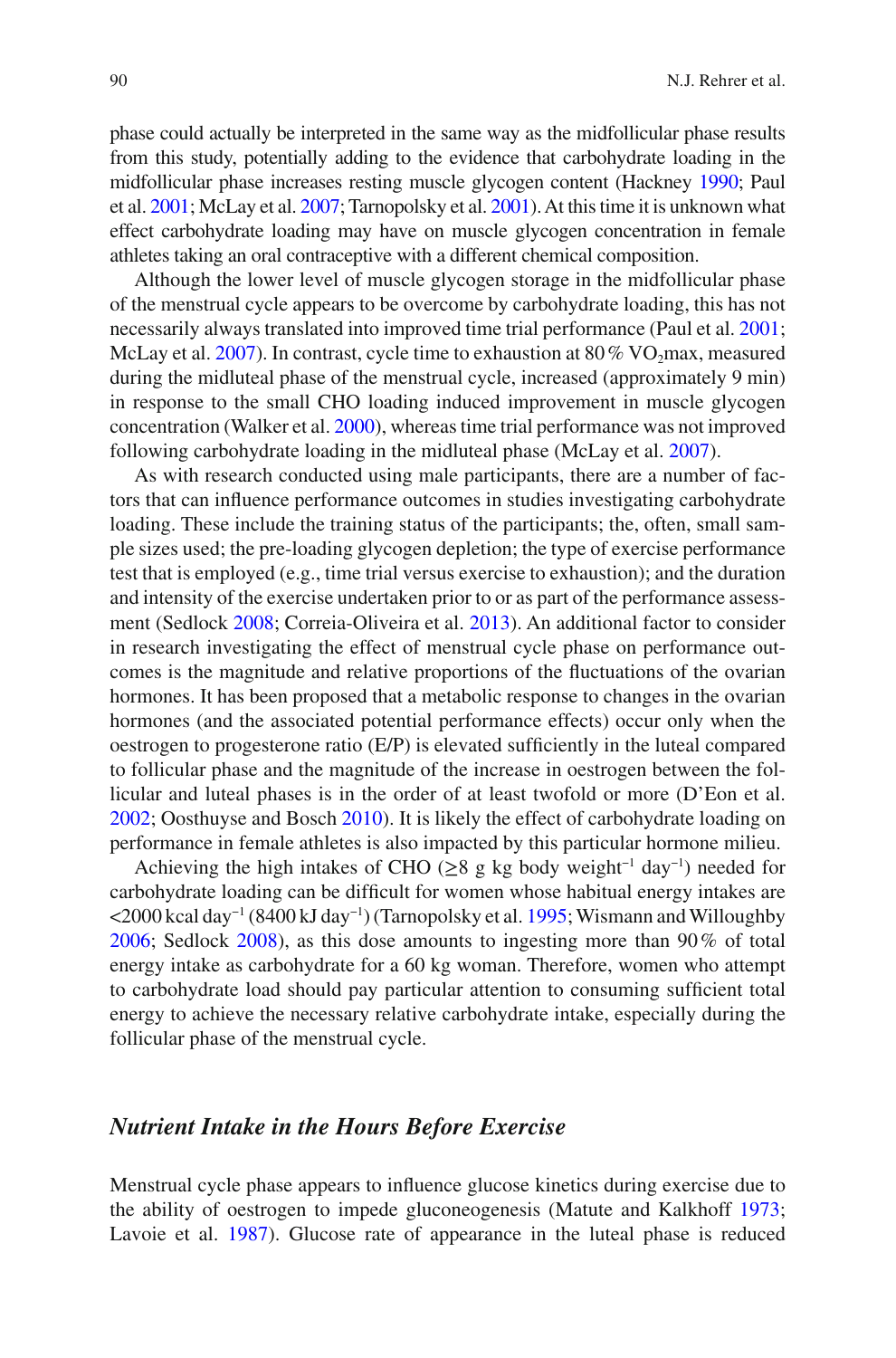compared to the follicular phase when the energy demands of exercise are high enough to exert pressure on endogenous glucose production  $(50\% \text{ VO}_{2} \text{max})$ (Campbell et al.  $2001$ ; Zderic et al.  $2001$ ). The influence of menstrual cycle phase on glucose kinetics is evident in females who exercise in a fasted state but is negated by feeding in the pre-exercise period, as this reduces the demand on endogenous glucose production (Suh et al. [2002 ;](#page-25-0) Oosthuyse and Bosch [2010](#page-23-0) ). Eumenorrhoeic female athletes should, therefore, follow the recommendation to consume a preexercise meal or snack containing carbohydrate 3–4 h before beginning endurance exercise, especially during the luteal phase of the menstrual cycle .

Exogenous ovarian hormones appear to exert greater effects on glucose flux during exercise than endogenous hormones, as decreases in glucose rate of appearance and disappearance can be observed in recently fed women taking a triphasic oral contraceptive compared to before oral contraceptive use (Suh et al. [2003](#page-25-0) ). Findings from studies investigating oral contraceptive use and substrate utilisation may vary due to the use of different types of oral contraceptive agents, monophasic vs. triphasic and different oral contraceptive formulations, and varied definitions of oral contraceptive phase (Rechichi et al. [2009](#page-23-0)). As well as the acute effects, oral contraceptive use may have effects on glucose kinetics that persist into the inactive phase (Suh et al. 2003). Female athletes using a triphasic oral contraceptive should, therefore, ensure carbohydrate is consumed prior to exercise during both the active and inactive phases.

## *Nutrient Intake During Exercise*

Carbohydrate ingestion has a positive influence during endurance exercise (Temesi et al. [2011](#page-25-0) ; Cermak and van Loon [2013](#page-19-0) ). However, the majority of research has been conducted using trained male participants and the findings generalised and applied to female athletes. The performance of moderately trained females can be improved with carbohydrate supplementation during endurance exercise compared to a placebo (Sun et al. 2015; Campbell et al. 2001; Bailey et al. [2000](#page-19-0)). When exogenous glucose is provided during exercise to ovulatory females, the influence of the menstrual cycle phase on glucose kinetics is minimised as the demand for endogenous glucose pro-duction is reduced (Campbell et al. [2001](#page-19-0)). Further, menstrual cycle phase appears to have little impact on performance under these conditions (Campbell et al. 2001; Bailey et al. [2000](#page-19-0)), although amino acid catabolism was reduced when carbohydrate supplementation was provided during exercise (Bailey et al. [2000](#page-19-0)). Also of interest is the finding that provision of a carbohydrate-electrolyte beverage during endurance exercise in the heat attenuates immune disturbances compared to a placebo beverage, especially in the luteal phase of the menstrual cycle (Hashimoto et al. [2014](#page-21-0)). During the follicular phase in endurance-trained women the highest rates of exogenous carbohydrate oxidation and greatest endogenous carbohydrate sparing were observed when carbohydrate was ingested at a rate of 1.0 g min<sup>-1</sup> (60 g h<sup>-1</sup>) with no further increases when the rate was increased to 1.5 g min<sup>-1</sup> (90 g h<sup>-1</sup>) (Wallis et al. [2007](#page-25-0)). In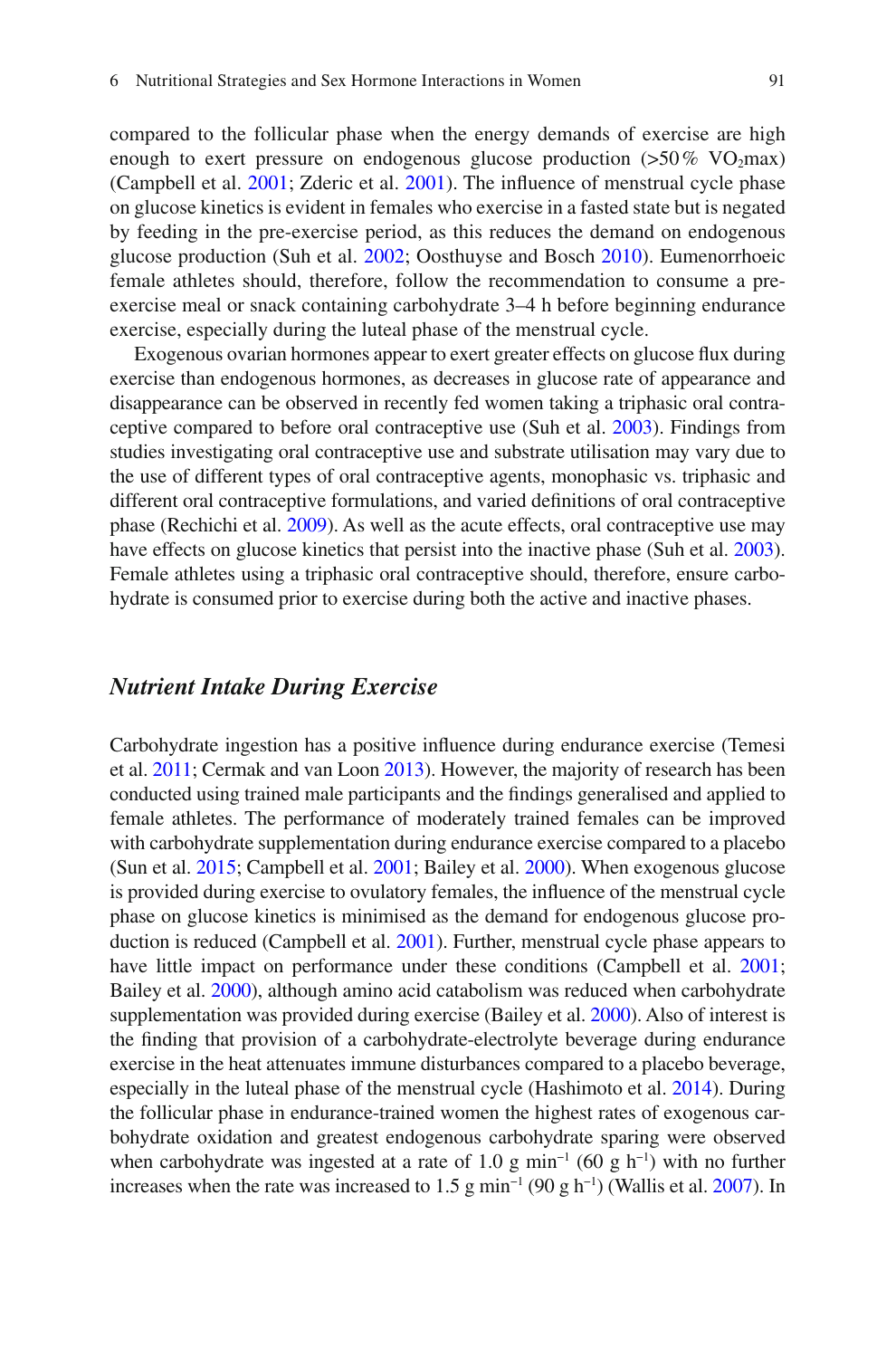light of the limited data available it would seem prudent to recommend eumenorrhoeic female endurance athletes ingest carbohydrate at a rate of 60 g h<sup>-1</sup> during exercise to offset menstrual cycle effects on glucose kinetics/exercise metabolism, and to limit potential immune disturbances in the heat and protein catabolism.

#### *Nutrient Intake and Recovery from Exercise*

Little is known on how extensively fluctuations in ovarian hormones may actually impact on post-exercise needs for recovery of energy stores or structural repair in exercising females. As with the influence of ovarian hormones on exercise metabolism, the impact on recovery may also be secondary to factors such as nutritional status/energy availability, exercise intensity and overall energy demand of exercise (Hausswirth and Le Meur [2011](#page-21-0)).

 Following depleting exercise undertaken 4 days prior, muscle glycogen repletion has been shown to be reduced in the follicular phase compared to the luteal phase in moderately trained eumenorrhoeic women consuming a diet containing 56 % of energy intake from carbohydrate (Nicklas et al. [1989](#page-23-0)), suggesting a potential impairment in muscle glycogen resynthesis in the follicular phase. However, muscle glycogen repletion during the follicular phase of the menstrual cycle has been shown to occur in similar proportions to males following carbohydrate consumed in the hours after depleting exercise using both untrained (Kuipers et al. [1989](#page-22-0) ) and endurance- trained (Tarnopolsky et al. 1997) participants. Further, post-exercise supplementation (1.2 g kg<sup>-1</sup> of carbohydrate, 0.1 g kg<sup>-1</sup> of protein and 0.02 g kg<sup>-1</sup> of fat), following four training sessions across a week during the follicular phase, improved time to exhaustion during a subsequent bout of endurance exercise (Roy et al. [2002](#page-24-0)). These effects have not been tested during different phases of the menstrual cycle or in women taking oral contraceptives.

 Eumenorrhoeic women should aim to consume carbohydrate as soon as possible following glycogen-depleting exercise, particularly during the follicular phase of the menstrual cycle, in order to maximise glycogen replenishment. This may be especially important if the next training session or event is likely to occur in <8 h.

 Protein catabolism appears to be increased in the luteal phase compared with the follicular phase at rest (Lariviere et al. 1994; Kriengsinyos et al. 2004) and compared to the early follicular phase during prolonged exercise (Lamont et al. 1987; Bailey et al. 2000). It appears progesterone is responsible for the increased catabolism of protein in the luteal phase (Kriengsinyos et al. 2004). Oestrogen may have a role to play in reducing protein oxidation; however, this has only been observed in oestrogen supplemented men (Hamadeh et al. [2005](#page-21-0)a) and has not been examined across the menstrual cycle . It is possible the energy–protein ratio in the luteal phase of the menstrual cycle may also be an important determinant of the extent of protein catabolism in this phase (Oosthuyse and Bosch 2010).

 The protein requirements for female endurance training women were recently estimated to be 1.63 g kg<sup>-1</sup> day<sup>-1</sup> (Houltham and Rowlands 2014). However, as this research was conducted in the follicular phase where the hormonal environment is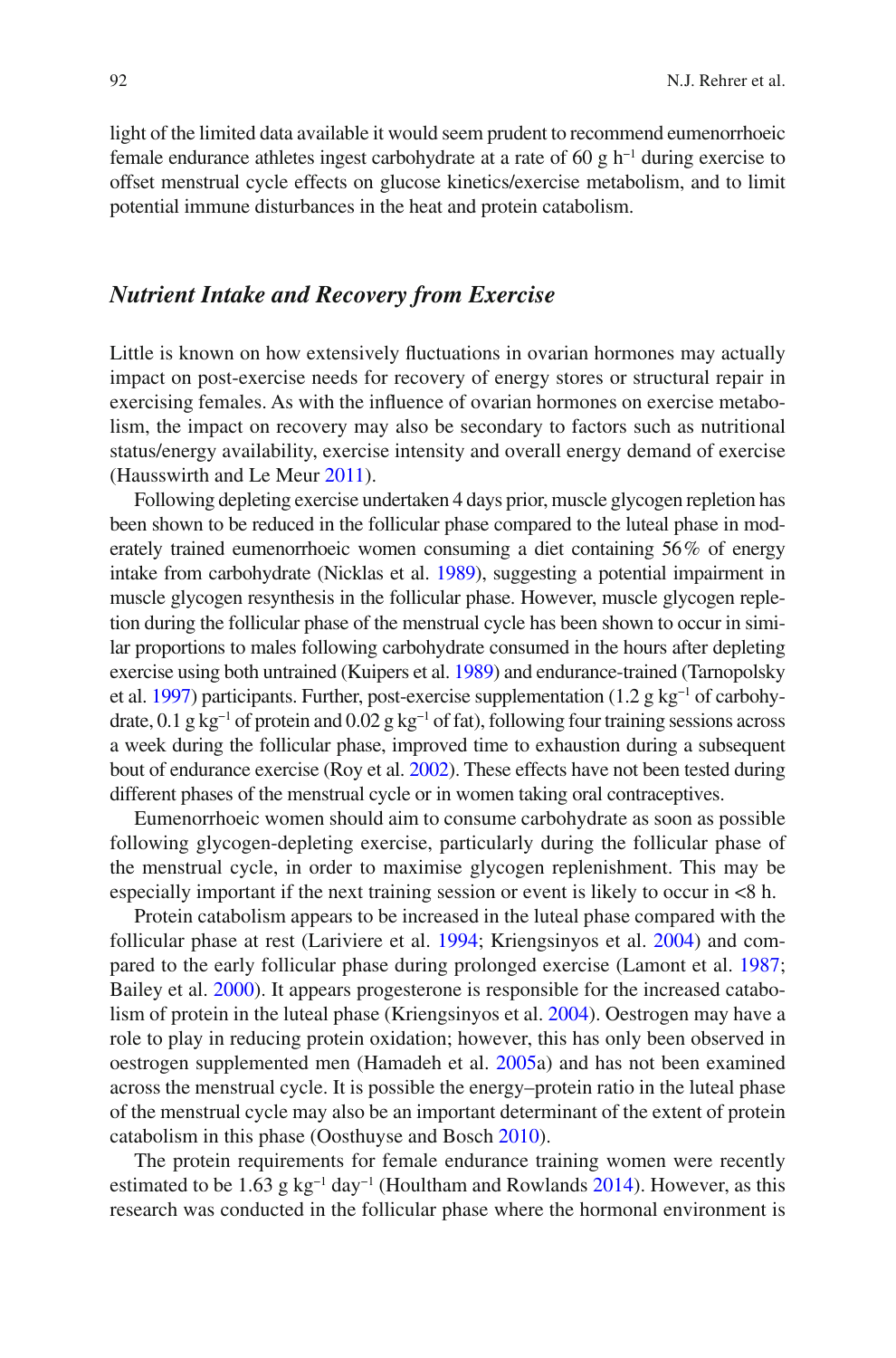potentially less catabolic, this may represent the minimal protein requirement across the menstrual cycle for women engaged in endurance training.

 Research into the role of dietary protein ingested after exercise on recovery processes and subsequent performance in females is lacking. There is some evidence from research conducted in males that the consumption of protein, and the simultaneous ingestion of carbohydrate and protein, offer protection against exercise- induced muscle damage (Howatson and van Someren [2008](#page-21-0) ). In contrast to research in males, high protein feeding immediately after and for 2 days following a 2.5 h high-intensity ride did not improve subsequent exercise performance in trained female cyclists (Rowlands and Wadsworth [2011 \)](#page-23-0). This research was undertaken in the follicular phase, and as noted previously, during this phase protein catabolism may be less than encountered in the luteal phase and this may have influenced the results of this study. Although not systematically tested across different phases of the menstrual cycle , exercise-induced muscle damage has been shown to negatively affect functional performance for several days in female athletes tested in the luteal phase (Keane et al. 2015). The pattern and magnitude of exercise-induced muscle damage showed differences compared to previous research in male athletes and is in contrast to animal research in which females have been shown to experience less damage than males.

 In order to offset the potential increased protein catabolism and to protect against exercise-induced muscle damage, eumenorrhoeic women should focus on consuming protein, possibly coupled with carbohydrate, during the post-exercise recovery period in the luteal phase of the menstrual cycle . Endurance training women should endeavour to consume a diet containing around 1.6 g kg<sup>-1</sup> day<sup>-1</sup>, and possibly more, during the luteal phase.

#### *Summary*

 Although speculative and open to adjustment and revision as more information becomes available, some broad recommendations regarding the manipulation of energy and macronutrient intake in relation to sex hormone interactions can be garnered from the currently available research. These recommendations are sum-marised in Table [6.1](#page-7-0).

The research knowledge necessary to support potential gender-specific or hormone-status specific dietary guidelines is vast and as yet the field is barely in its infancy. Small steps have been taken with regard to endurance exercise but this is by no means complete. Additional avenues that may warrant exploration include the effect of a carbohydrate mouth rinse and fat adaptation with carbohydrate restoration. A broader scope beyond endurance exercise is needed and future research directions should include the impact of fluctuations in ovarian hormones on macronutrient- based nutritional strategies associated with ultra-endurance exercise, strength-based activities and high-intensity intermittent (team sport) exercise. For future studies investigating menstrual cycle phase variation, consideration should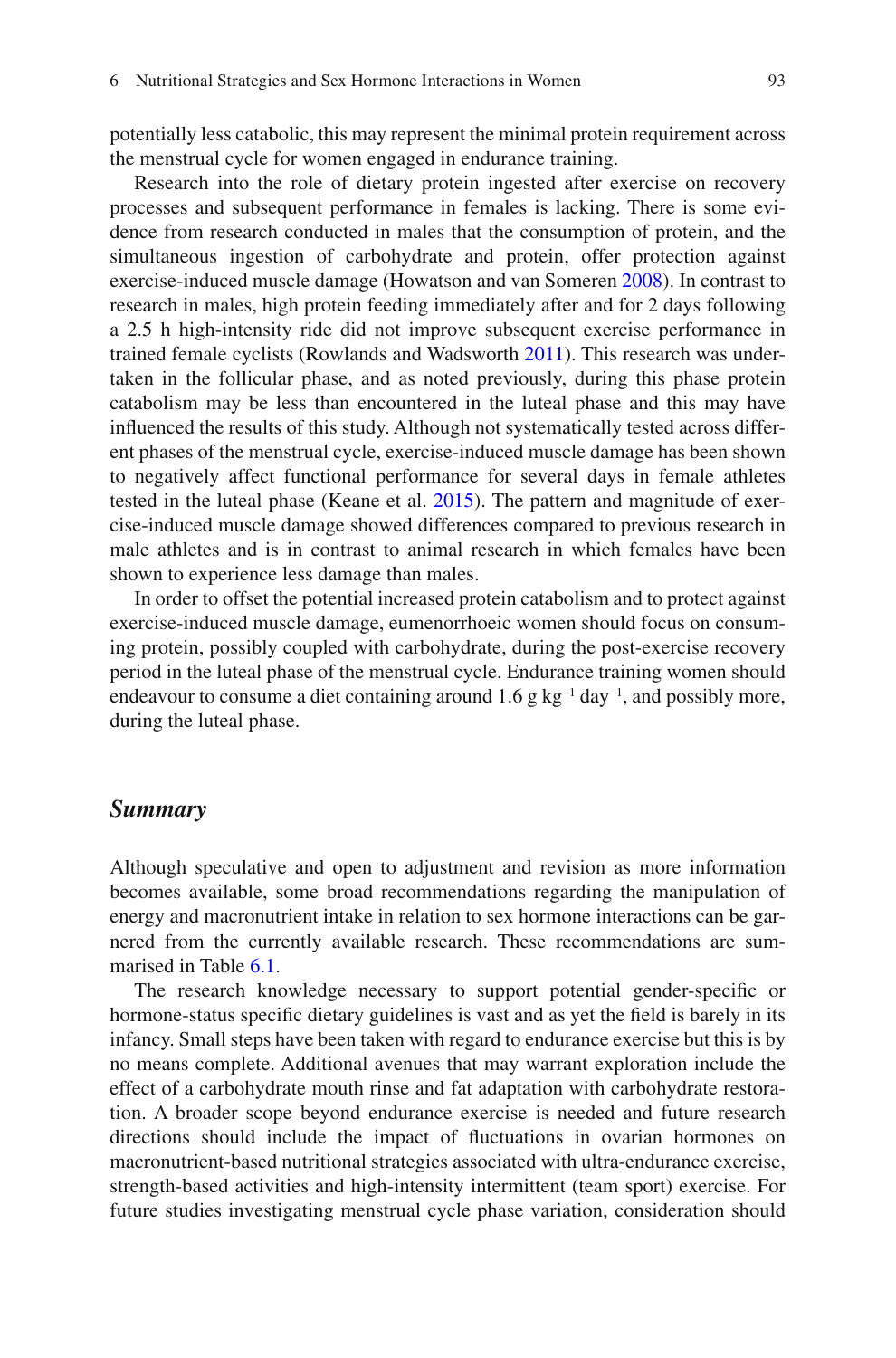<span id="page-7-0"></span>

|                            |                                                      |                                                                                                                         | Table 6.1 Potential macronutrient manipulations recommended for female athletes in relation to fluctuations in ovarian hormones                                 |                                                                                                                                                                                                           |
|----------------------------|------------------------------------------------------|-------------------------------------------------------------------------------------------------------------------------|-----------------------------------------------------------------------------------------------------------------------------------------------------------------|-----------------------------------------------------------------------------------------------------------------------------------------------------------------------------------------------------------|
|                            | nal strategy<br>Nutrition                            | Target                                                                                                                  | Recommendation                                                                                                                                                  | Rationale                                                                                                                                                                                                 |
| Habitual diet              | Requirement<br>Protein                               | Eumenorrhoeic, endurance<br>training                                                                                    |                                                                                                                                                                 | Protein intake: $\geq$ 1.6 g kg <sup>-1</sup> day <sup>-1</sup> Only assessed in the FP. A higher intake may be<br>required in the LP due to increased protein<br>catabolism at rest and during exercise. |
| Days before<br>exercise    | Modified CHO Loading Eumenorrhoeic-FP <sup>®</sup> , | endurance                                                                                                               | $>8 g kg^{-1} day^{-1}$ on CHO loading<br>30 % to achieve CHO intake<br>days.                                                                                   | Increase energy intake by up to   To overcome lower muscle glycogen storage in<br>Ë.                                                                                                                      |
| Hours before<br>exercise   | Pre-Exercise Feeding                                 | Triphasic OC—active and<br>Eumenorrhoeic-LP,<br>inactive phases<br>endurance                                            | before exercise                                                                                                                                                 | production which can be suppressed in the<br>High CHO meal or snack $3-4$ h To reduce demand on endogenous glucose<br>luteal phase and under OC influence                                                 |
|                            | During exercise   Exogenous source of<br>CHO         | Eumenorrhoeic, endurance                                                                                                | CHO intake: 60 g h <sup>-1</sup> during<br>prolonged exercise                                                                                                   | production. Limit potential immune disturbance<br>To reduce demand on endogenous glucose<br>and protein catabolism.                                                                                       |
| Recovery after<br>exercise | $-0.00 +$<br>Protein<br>CHO                          | endurance, activities that<br>induce muscle damage<br>Eumenorrhoeic-LP,<br>Eumenorrhoeic-FP <sup>*</sup> ,<br>endurance | practical following prolonged<br>Ingestion of CHO as soon as<br>glycogen-depleting exercise<br>Co-ingestion of protein and<br>CHO during the recovery<br>period | To offset increase in protein catabolism and<br>To overcome potential reduced muscle<br>protect against EIMD in the LP.<br>glycogen resynthesis in FP.                                                    |
| CHO carbohydrate, EIMD     |                                                      |                                                                                                                         | exercise-induced muscle damage, FP follicular phase, LP luteal phase, OC oral contraceptive                                                                     |                                                                                                                                                                                                           |

**Table 6.1** Potential macronutrient manipulations recommended for female athletes in relation to fluctuations in ovarian hormones l,  $\ddot{\phantom{a}}$  $\ddot{\phantom{a}}$  $\ddot{\phantom{a}}$  $\frac{1}{4}$  $\ddot{\phantom{a}}$  $\ddot{\phantom{a}}$  $\ddot{\phantom{a}}$  $\ddot{\phantom{a}}$ l,  $\ddot{\phantom{0}}$  $\frac{1}{2}$  $\frac{1}{2}$  $\ddot{\phantom{a}}$  $\ddot{\phantom{0}}$ Ś É Table 6.1

aParticular attention needed to adhere to the recommendation in this phase though benefits are likely in other phases too a Particular attention needed to adhere to the recommendation in this phase though benefi ts are likely in other phases too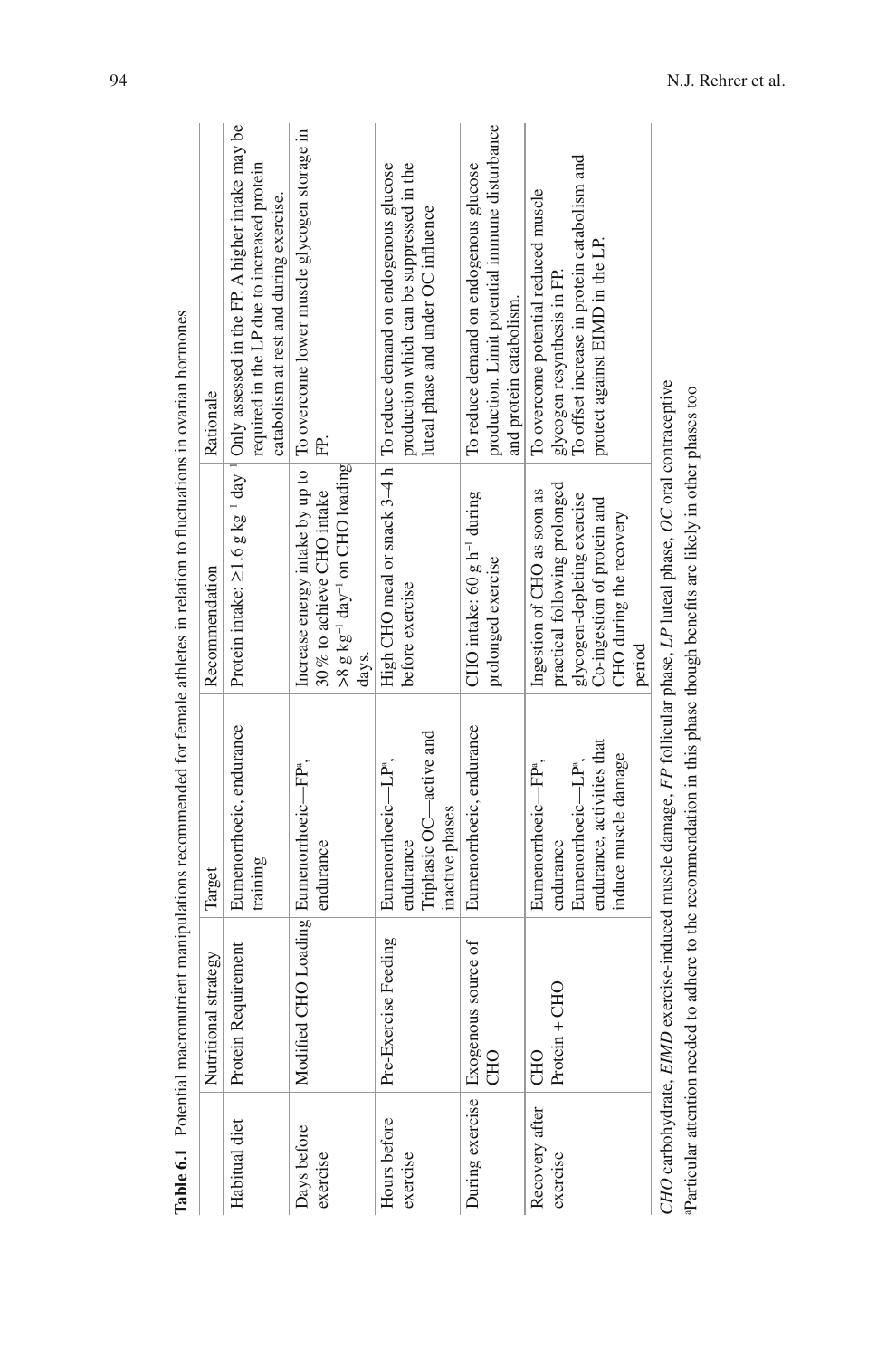be given to the increase in oestrogen relative to progesterone in the luteal phase and the absolute magnitude of increase in oestrogen between any two menstrual phases. Oral contraceptive use is prevalent in athletes (Rechichi et al. [2009](#page-23-0) ) but data evaluating macronutrient manipulation and the effects of oral contraceptives is virtually non-existent and this needs to be addressed. What is becoming evident is that many researchers are now at least acknowledging the potential for menstrual cycle driven effects on metabolism and subsequent performance with numerous studies testing female participants during the mid-follicular phase. Unfortunately, by choosing this more subdued hormonal environment relative to the late follicular or luteal phases, interesting and informative interactions may be missed.

#### **Fluids and Electrolytes**

#### *Thermoregulation and Body Fluids*

 It has been established that women and men differ in their thermoregulatory responses to exercise heat stress largely due to females having a reduced sudomotor function (Gagnon and Kenny  $2012$ ;  $2011$ ), thus decreasing evaporative heat loss capacity with the resultant increase in physiological strain (Moran et al. [1999](#page-23-0); Kawahata 1960; Mack and Nadel [2010](#page-22-0)). Women and men display similar rates of heat dissipation at low requirements for heat loss; however, sex differences in sudomotor function have been demonstrated beyond a certain requirement for heat loss (Gagnon and Kenny 2012). On the other hand, when males and females display similar heat loss for a given heat production, females may display a higher change in body tempera-ture due to physical characteristics (Mee et al. [2015](#page-22-0); Gagnon et al. 2008). These results suggest that women may become hyperthermic in a shorter time period than men, consequently, women have been more frequently diagnosed as heat intolerant compared with males (Druyan et al. 2012; Charkoudian and Stachenfeld 2011), potentially putting them at greater risk of experiencing a heat- related illness.

 Due to central and peripheral effects of female sex hormones and oral contraceptives on fluid balance and thermoregulation, women may be at a further disadvantage when exercising in warm conditions. Plasma volume (PV) is highest during the preovulatory phase of the menstrual cycle , when oestrogen levels are increasing. However, PV falls by as much as 8 % during the midluteal phase when both oestrogen and progesterone levels are elevated. Progesterone and oestrogen function in body fluid regulation by modifying sodium and water distribution rather than retention (Oian et al. [1987](#page-23-0); Stachenfeld and Keefe 2002; Stachenfeld et al. 1999, 2001a; Bisson et al. 1992; Kang et al. 2001). Increased progesterone is associated with increased resting core and skin temperatures as well as changes in the threshold temperatures for sweating and active cutaneous vasodilation (Charkoudian and Johnson 1999; Charkoudian et al. [1999](#page-20-0); Kolka and Stephenson [1997a](#page-22-0), b; Stephens et al. 2002; Stephenson and Kolka [1999](#page-24-0)) These effects appear to result from a central thermoregu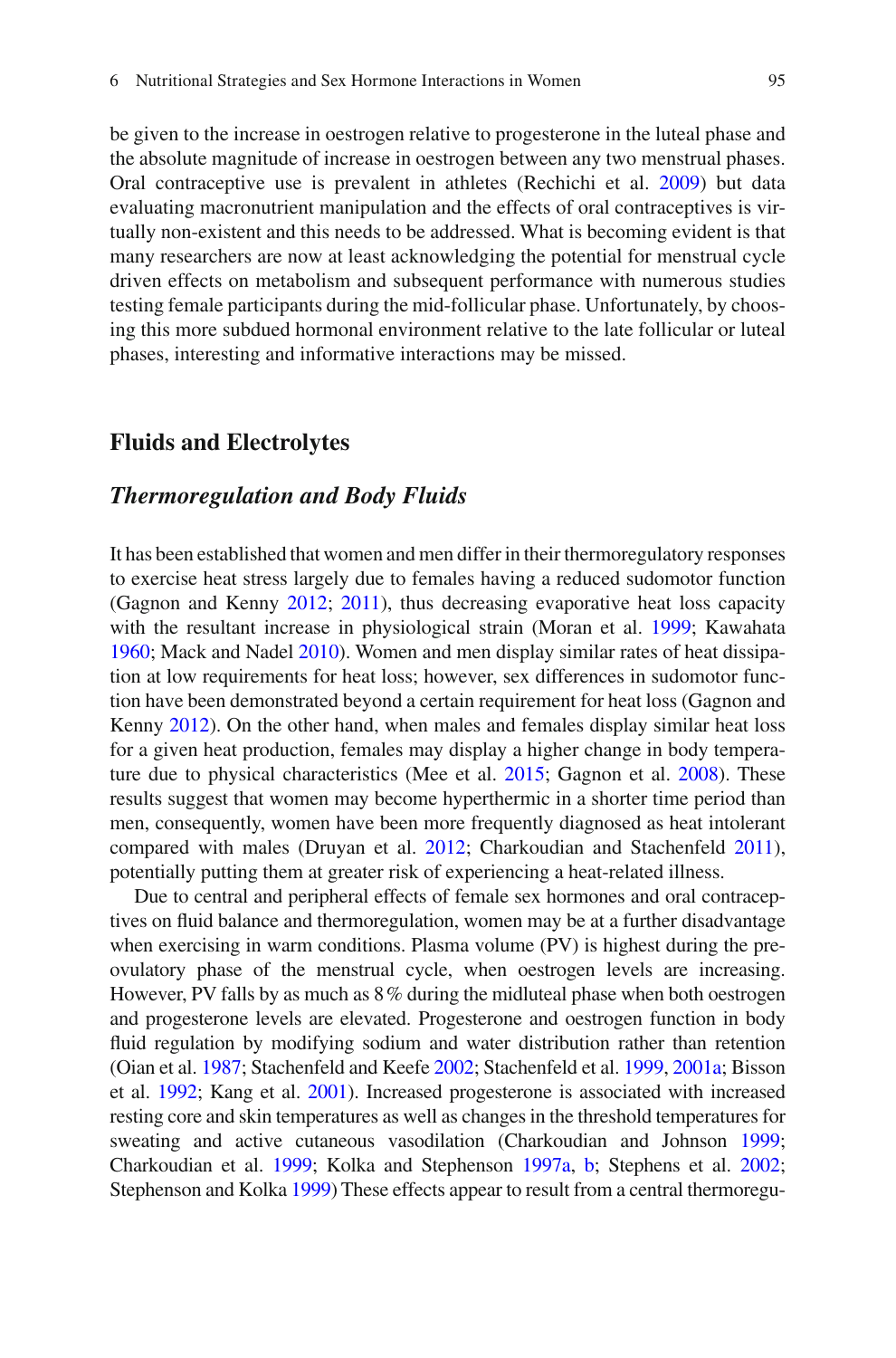latory effect of progesterone (Kolka and Stephenson [1997a](#page-22-0), b), which may also account for core temperature being elevated throughout the 28-day OC cycle relative to that in the natural menstrual cycle (Stachenfeld et al. [2000](#page-24-0)). Oestrogen also functions in vasodilation via modulation of prostacyclin and nitric oxide release (Charkoudian and Johnson [1997 ;](#page-20-0) Charkoudian et al. [1999 ;](#page-20-0) Hiroshoren [2002](#page-21-0) ; Houghton et al. 2005). Moreover, plasma volume has been found to differ significantly in the two phases at higher ambient temperatures, as oestrogen enhances aldosterone-mediated sodium absorption in the renal tubules and increases nitric oxide-mediated vasodila-tion (Houghton et al. 2005; Kang et al. [2001](#page-21-0); Salazar and Llinas [1996](#page-24-0)).

Charkoudian and Johnson (1999) reported that oral contraceptive use shifts baseline core temperature and the threshold for the active vasodilator system to higher internal temperatures via effects on the central thermoregulatory function. Further, it was reported that this shift in active vasodilation results in 43 % lower skin blood flow for a given level of internal temperature during passive heating in the high hormone vs. low hormone phases of the oral contraceptive cycle ; consistent with the theory that it is the progestational activity which dominates the effects of oestrogen on the central thermoregulatory mechanisms (Charkoudian and Johnson 1997). Further, Houghton and colleagues found that the nitric-oxide dependent portion of active vasodilation was greater in women taking an oral contraceptive with a lower vs. higher level of progestational bioactivity, with the higher level of progestation bioactivity associated with less relative nitric oxide contribution to reflex cutaneous vasodilation. Furthermore, it is suggested that the synthetic oestrogen and progestins found in oral contraceptive pills have similar influences on the cutaneous vascular response to heat stress. Charkoudian and Johnson [\( 1999](#page-20-0) ) investigated the effect of oral contraceptives on cutaneous vascular control during heat stress, expecting to find an inhibition of the active cutaneous vasodilator system. They determined that oral contraceptives inhibit skin blood flow in response to body heating and that they cause the function of the cutaneous active vasodilator system to be shifted to higher internal temperatures, similar to that observed in the midluteal phase of the menstrual cycle. Moreover, central influences of oestrogen and progesterone on hypothalamic thermoregulatory centres have been reported (Stephenson and Kolka [1988](#page-24-0); Stephenson et al. [1989](#page-24-0); Stephenson and Kolka 1999; Stachenfeld et al. [2000](#page-24-0)). Increases in the threshold for cutaneous vasodilation and sweating during heat stress in the luteal phase have been attributed to an increase in the hypothalamic thermoregulatory set-point temperature, thus, the heat dissipation effector functions are not initiated until this higher set-point temperature is reached.

 Plasma volume maintenance can be important for exercise performance, especially in the heat (Berger et al.  $2006$ ). Fluid balance is often not achieved as a result of an inability to take on sufficient fluids or limits to gastric emptying, preventing the rate of ingestion and absorption from matching sweat rate (Maughan et al. 1997, 2007). In these situations plasma volume can decrease considerably. Therefore, an increased plasma volume can have positive implications for those exercising in thermally challenging environments in which large sweat losses occur. One method of inducing hyperhydration and hypervolaemia—originally developed to help offset effects of plasma volume loss in microgravity (Greenleaf et al. [1997](#page-20-0) ; Fortney et al. [1984 \)](#page-20-0)—is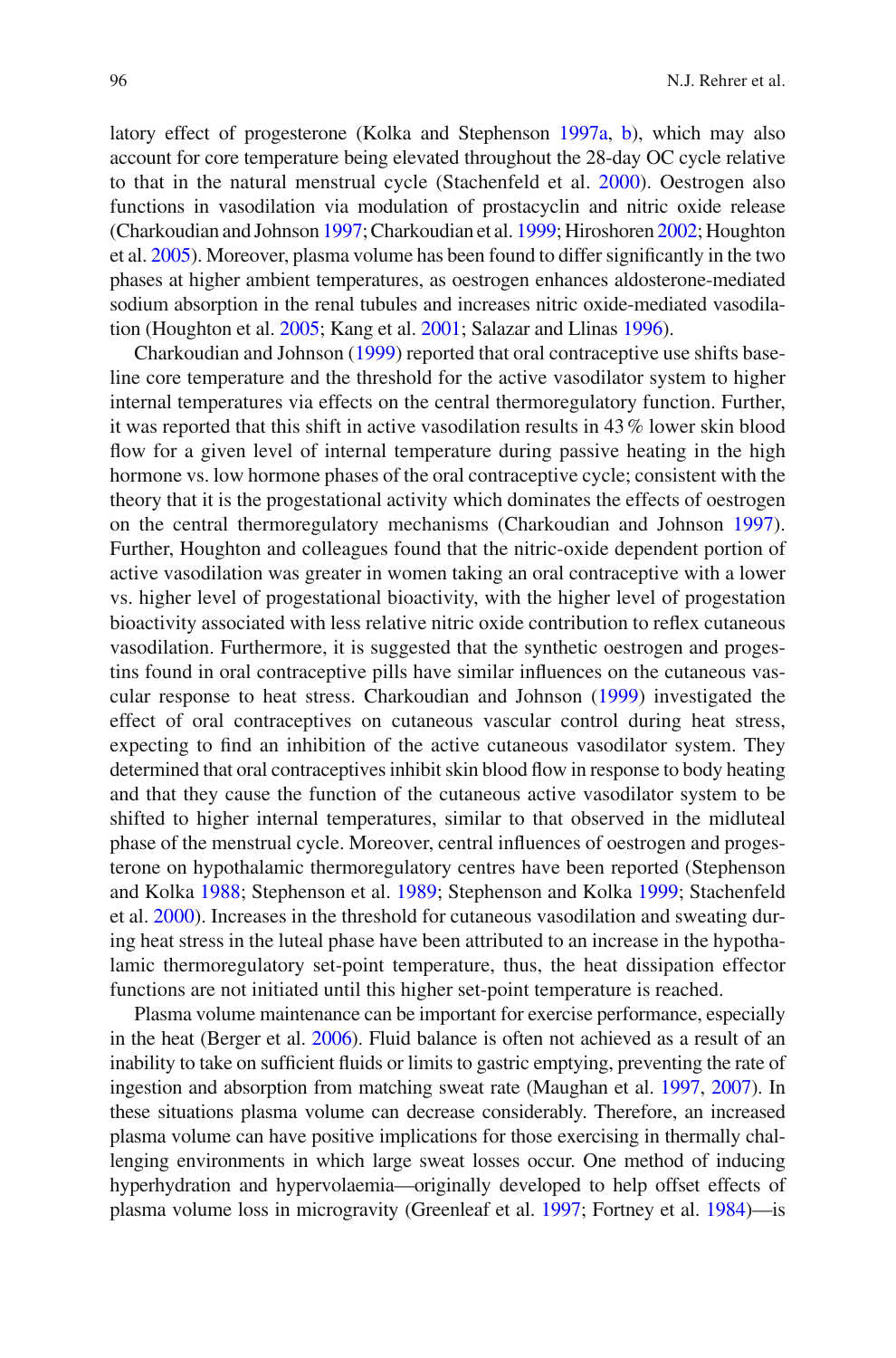'sodium loading'. A sodium concentrated beverage composed of sodium citrate and sodium chloride (164 mmol  $\text{Na}^{\text{*}} \cdot \text{L}^{-1}$ ), with moderate osmolality (253 mOsm kg<sup>-1</sup>), has been shown to be effective in inducing hyperhydration and hypervolaemia at rest in both phases of the menstrual cycle , although attenuated in the high hormonal state, irrespective of pill usage (Sims et al. 2007a). This sodium-loading strategy has also been found to be effective in aerobically trained men in warm conditions (Greenleaf et al.  $1997$ ,  $1998a$ , [b](#page-21-0); Sims et al.  $2007b$ ). Moreover, earlier studies (Frey et al.  $1991$ ) demonstrated that ingested saline solutions between 0.9 and 1.07 % expanded plasma volume over a 4-h post ingestion time period. Frey and colleagues (Frey et al. [1991](#page-20-0) ) determined that the 1.07 % saline solution elicited the greatest plasma volume expansion and urine concentration over the 4-h post-ingestion period; however, the addition of 1 % glucose did not improve the effectiveness of plasma volume expansion, but did increase diuresis. Thus, the authors concluded that a slightly hypertonic saline-only solution provided the most effective means of plasma volume expansion.

## *Electrolyte Handling and Imbalances*

Menstrual cycle hormones affect fluid dynamics by altering capillary permeability, vasomotor function, the central set-point control of renal hormones and plasma osmolality (Charkoudian and Stachenfeld [2011](#page-20-0)). The elevation in plasma progesterone concentration during the luteal phase inhibits aldosterone-dependent sodium reabsorption in the kidneys due to progesterone competing with aldosterone for the mineralocorticoid receptor. Moreover, Eijsvogels and colleagues [\( 2013](#page-20-0) ) determined that women demonstrate a post-exercise increase in plasma volume concomitant with a decreased plasma sodium concentration as compared to age-and fitness-matched men; suggesting that the control of fluid balance is regulated differently between the sexes during prolonged exercise.

Both oestrogens and progestogens can influence neural and hormonal control of thirst, fluid intake, sodium appetite and sodium regulation. Moreover, there are sex differences in the activity and stimulus of the cell bodies of the periventricular nuclei and the supra-optic nuclei (located in the anterior hypothalamus), where arginine vasopressin is synthesised (Ishunina and Swaab 1999; Sar and Stumpf 1980). Stachenfeld and colleagues demonstrated an oestrogen associated shift to an earlier threshold in the osmotic sensitivity of thirst and release of arginine vasopressin, indicating a smaller increase in plasma osmolality is required to trigger arginine vasopressin release and thirst in the brain. This shift persists during OC use (Stachenfeld and Keefe [2002](#page-24-0); Stachenfeld et al. [2001b](#page-24-0); Verney [1947](#page-25-0))).

Exercise-associated hyponatraemia (EAH) refers to a clinically relevant reduction in the serum, plasma or blood sodium concentration during or up to 24 h after physical activity [99]. This can be a result of solute (primarily sodium) loss and/or excess fluid load (Hew-Butler et al. 2015). Women are at greater risk for EAH and this risk has been primarily attributed to their lower body weight and size, excess water ingestion and longer racing times relative to men (Almond et al. [2005 \)](#page-19-0). While these factors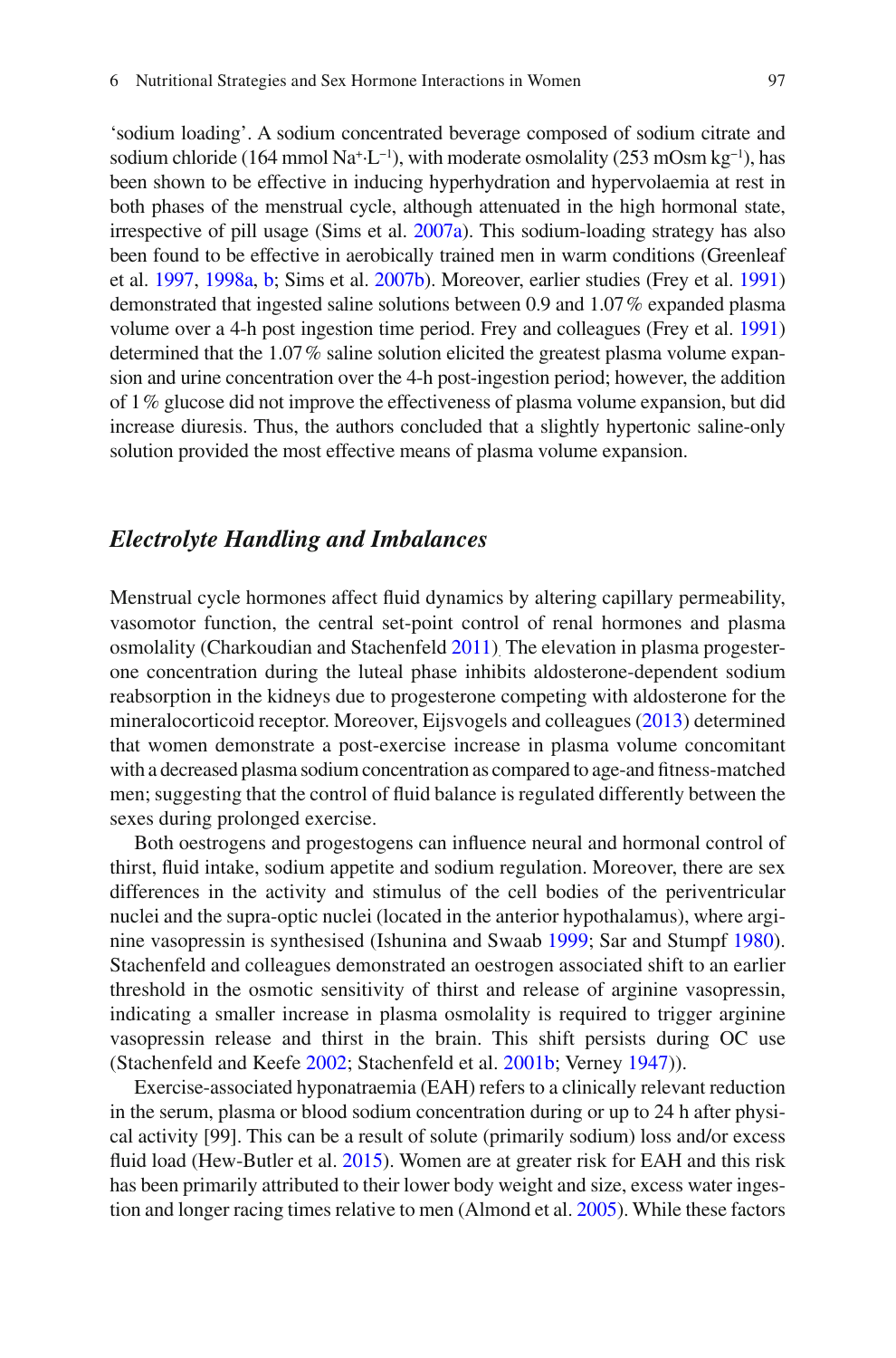may contribute to the greater incidence of hyponatraemia in women, it is likely that the differential effects of female sex hormones on sodium handling play a role.

## *Menopause, Ageing and Hydration*

Independent of menopause, ageing in itself has important effects on fluid balance. Ageing is associated with a higher baseline plasma osmolality, coupled with an agerelated blunting of thirst sensation during exercise (and water deprivation); the usual thirst mechanism that occurs with a drop in fluid volume (dehydration) is impaired (Stachenfeld et al. 1998). Older women are slower to excrete water (as compared to younger, premenopausal women) increasing the risk of hyponatraemia (Rosner et al. [2013](#page-23-0); Stachenfeld 2014). Moreover, rehydration is a slower process with ageing, primarily due to slower kidney function and hormonal responses to sodium and water flux. Oestrogen-based hormone replacement therapy results in an increased basal plasma osmolality, plasma volume expansion, and an earlier osmotic threshold for arginine vasopressin release (e.g., 280 vs. 285 mOsmol kg<sup>-1</sup> H<sub>2</sub>O), but a reduction in urine output, resulting in greater overall fluid retention. This overall fluid retention is, however, not due to increased free-water retention, but rather increased sodium retention—the synthetic oestrogens inducing a reduction in sodium excretion (Stachenfeld et al. 1998, [2001b](#page-24-0)), eliciting a slight reduction in the hyponatraemic risk.

## *Summary*

Drinking fluids with a higher sodium concentration than in regular sports drinks, before exercise, can elicit a transient hypervolaemic response that is partly preserved (relative to a low-sodium beverage) in exercise and is associated with improved physiological status and exercise capacity in warm conditions in female athletes. In women susceptible to EAH, more fluid is retained and more sodium lost when both oestradiol and progesterone are elevated. As women are at greater risk of EAH , knowledge of the hormonal status of women who develop it may prove helpful in the prevention of EAH. Moreover, during long-lasting exercise special care should be taken to monitor fluid and electrolytes in women susceptible to hyponatraemia when both oestrogen and progesterone are elevated, such as during pregnancy, while taking oral contraceptives, during the luteal phase of the menstrual cycle, and in perimenopausal athletes.

#### **Oestrogen and Antioxidants**

 Oestrogen has wide-ranging metabolic effects impacting on immune and tissue integrity, energy stores and repair. Most recently its role as a potent antioxidant has been touted with evidence provided from research with numerous animal models and in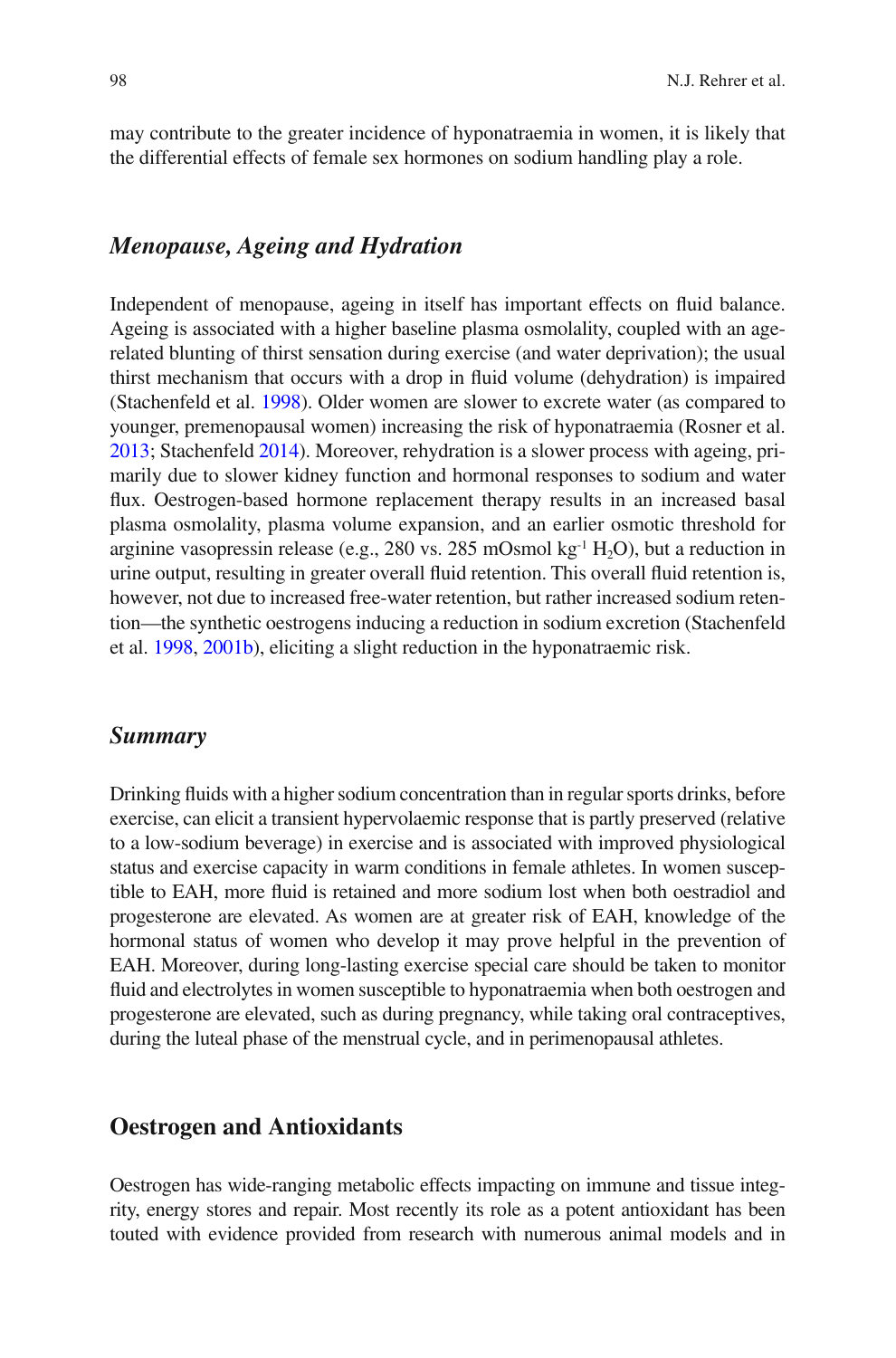



humans. Differences between men and women in inflammatory disease states, coronary heart and cardiovascular disease, and quite possibly longevity, have been suggested to be attributed to differences in antioxidant capacity (Vina et al.  $2005$ ) (see Fig. 6.1).

Reactive oxygen species (ROS), although integral in the immune response and signalling pathways, can result in lipid peroxidation, cellular and mitochondrial membrane and DNA damage as well as protein and low-density lipoprotein (LDL) oxidation (Kehrer 1993). Exercise with a high rate of flux through the electron transport chain and/or increased hypoxanthine production and catabolism increases ROS production (Sjödin et al. 1990). Females have higher immune responses and lower oxidation and inflammation than male mammals, but this is reduced in ovariectomised females (Baeza et al. [2011 \)](#page-19-0), and reinstated with oestradiol supplementation (Stupka and Tiidus 2001) as in menopausal women reinstated with oestrogens and progestins (Tranquilli et al. [1995 \)](#page-25-0). Most human studies have been done in postmenopausal women, with and without hormone replacement therapy or in amenorrhoeic in contrast to eumenorrhoeic (Ayres et al. [1998](#page-19-0) ) (Massafra et al. [1996 \)](#page-22-0). With the increase in lipid peroxidation and associated potential membrane damage with lack of oestrogen in females a case might be made for increased vitamin E supplementation in postmenopausal or amenorrhoeic women engaged in strenuous exercise regimens. However, Akova et al. (2001) observed a greater effect of endogenous oestrogen level on post exercise damage than vitamin E, with no synergistic effect.

Differences across the menstrual cycle are less well studied and findings not all consistent especially regarding the responses of varying measures of oxidative stress and antioxidant systems (See Fig. [6.2](#page-13-0) for an overview of major endogenous antioxidant systems.).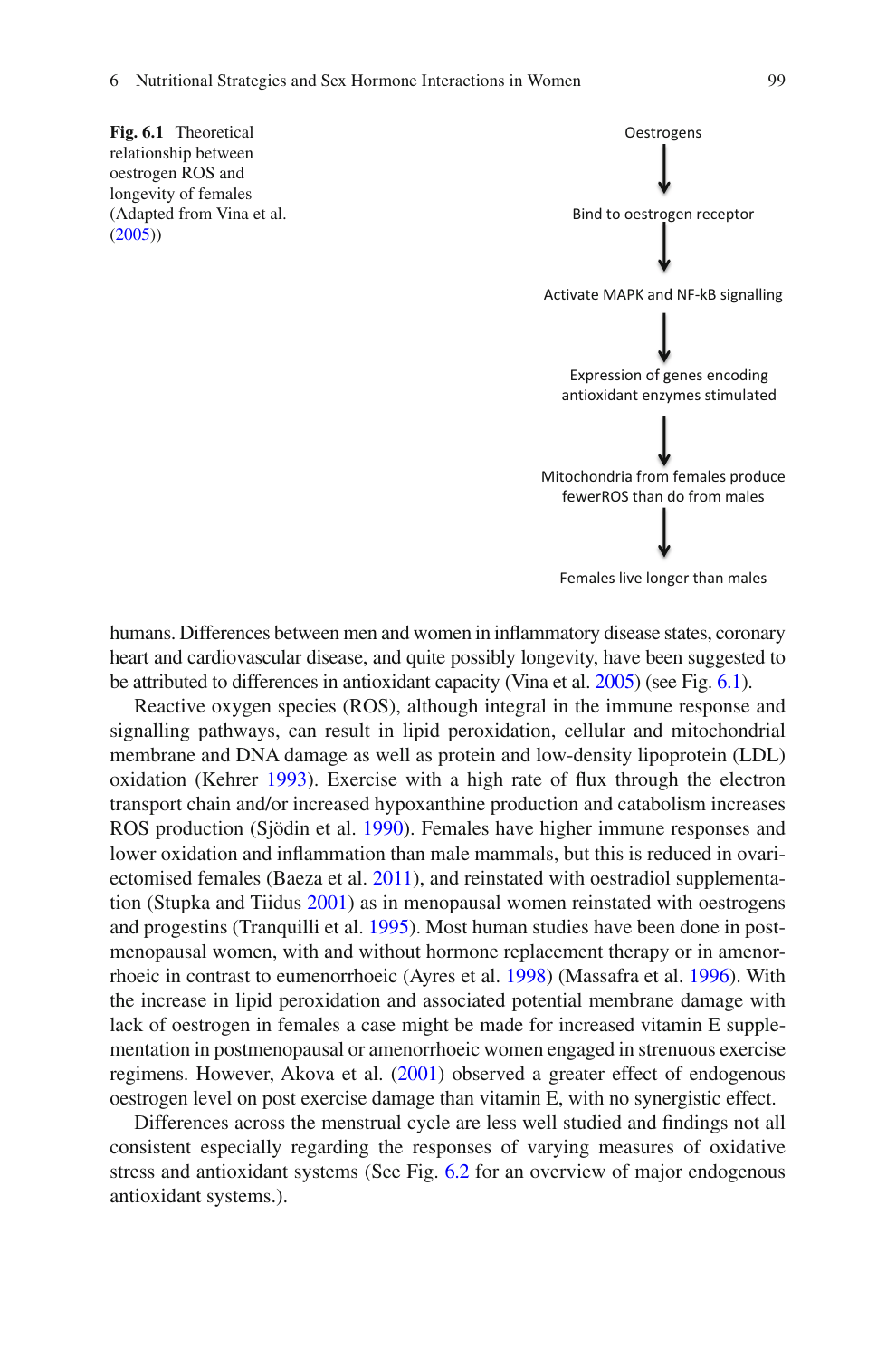<span id="page-13-0"></span>

**Fig. 6.2** Overview of endogenous antioxidant systems [from (Kehrer [1993](#page-22-0))]

 Chung et al. ( [1999 \)](#page-20-0) observed subtle differences in total glutathione and oxidation thereof in response to exercise between the luteal and follicular phases of the menstrual cycle and concluded that there was a nominal menstrual cycle effect on this endogenous antioxidant system. Joo et al. [\( 2004](#page-21-0) ) also noted an inverse correlation between superoxide dismutase activity and oestrogen concentration but reduced thiobarbituric acid reactive substances (Tbars) (indicating lipid peroxidation) in response to exercise in the late follicular compared to midluteal phases, and total superoxide dismutase activity greatest after exercise in the luteal phase.

More recently, however, Cornelli et al. (2013) monitored oxidative stress (hydroperoxides) every 3 days over the menstrual cycle and found that the greatest oxidative stress was at the oestrogen peak, decreasing through the progestin (luteal) phase until the end of the cycle. They concluded that oestrogen itself was not an antioxidant, but rather prooxidant, like exercise, such that, in response, antioxidant systems were upregulated. There is, however, considerable conflicting evidence, supporting oestrogen's role as an antioxidant. The varying models, species, methodologies and timing of measurement may explain some of the contradiction in findings and interpretation thereof.

If Cornelli et al.'s  $(2013)$  findings and conclusions are upheld, it may be that supplementing premenopausal women with antioxidants may not only be ineffective, but counterproductive.

 Research conducted analysing vitamin C (ascorbic acid) and its oxidised state (dehydroascorbic acid) across the menstrual cycle demonstrated that ascorbic acid concentration and total antioxidant plasma status were greatest during ovulation when oestrogen peaks and in the midluteal phase, with dehydroascorbic acid greatest at menstruation and the midfollicular phases (Michos et al. 2006).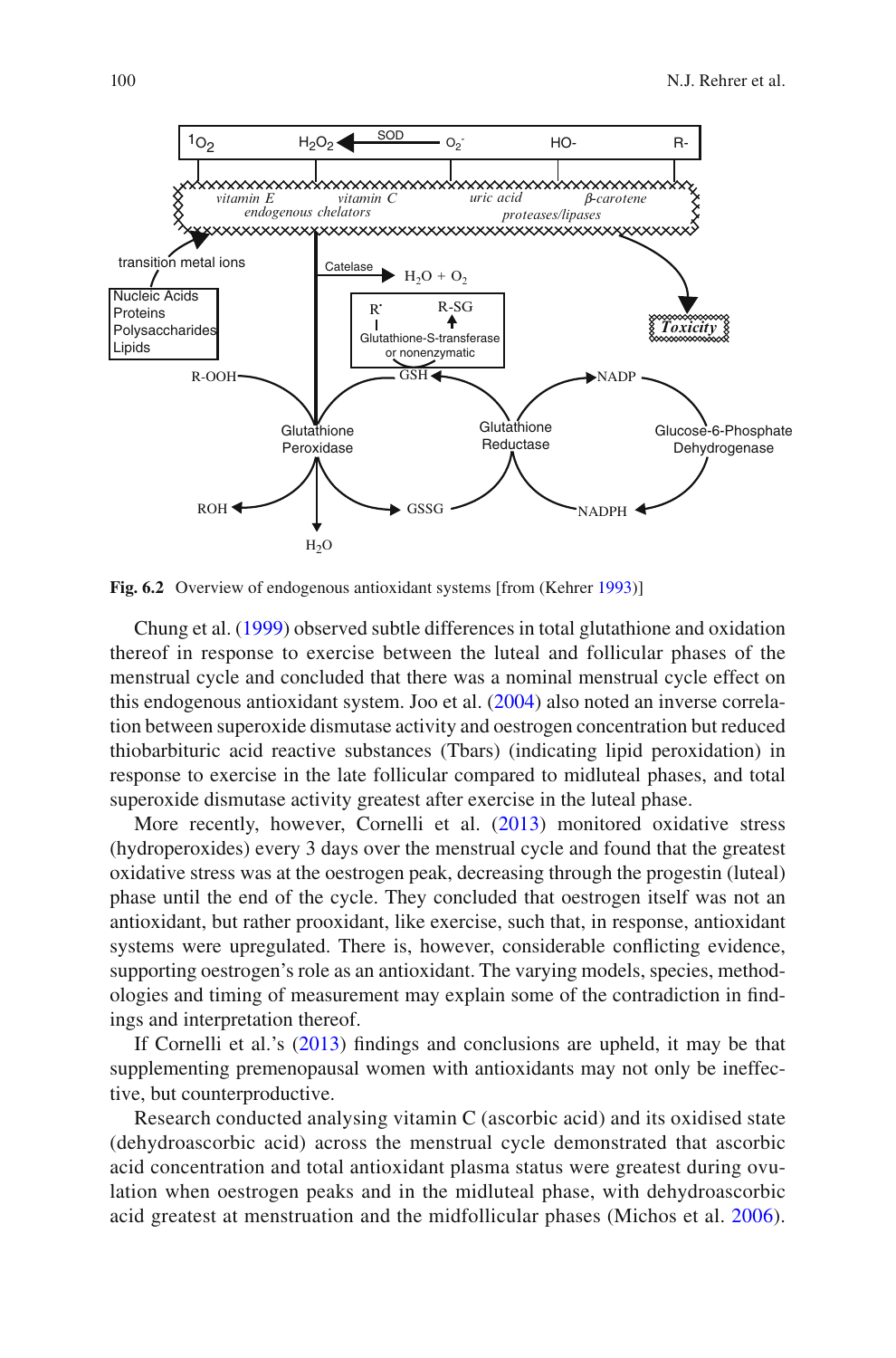From this study it is concluded that in eumenorrhoeic women antioxidant responses are modulated in concert with oestrogen and may offer protection in times of particular need.

 Whether vitamin C and/or vitamin E supplementation could offer protection from damaging levels of oxidative stress and inflammatory responses, particularly after increased or unaccustomed exercise or other situations of ischaemia/reperfusion, in postmenopausal women is open to conjecture. However, in a study of more than 34,000 postmenopausal women only dietary vitamin E was associated with reduced coronary disease (proposed to be related to LDL oxidation) but isolated vitamin supplementation was not (Kushi et al. 1996).

 Furthermore, antioxidant vitamin supplementation can reduce adaptations to endurance training as well as hinder the cellular adaptation to become more oxidant resistant, including upregulation of endogenous antioxidant systems (For review see Petrnelij and Coombes (2011)). There are, however, conflicting results, probably due to varying levels of supplementation, training status, exercise type, load and measure of oxidation status. It can be tentatively concluded that high doses of individual antioxidant vitamins, in most well-nourished (non-deficient) individuals, will not enhance physical performance, and although they may reduce exercise related oxidation there is no clear evidence that this confers any recovery or health advantage (Peternelj and Coombes [2011](#page-23-0)).

An interesting finding was made in a study comparing antioxidant capacity and muscle enzyme leakage after exhausting exercise on low and high CHO diets across the menstrual cycle (Klapcinska et al. [2002](#page-22-0) ). A number of antioxidant enzyme systems were improved on the low CHO diet supported by reduced membrane leakage of creatine kinase into plasma, with no significant menstrual cycle phase effects. The authors attributed the improvement in antioxidant function to the greater vitamin E, selenium and haem iron consumed on the low CHO diet (Klapcinska et al. [2002 \)](#page-22-0), although changes in the fatty acid composition of the diet or other nutrients cannot be discounted.

 The limited available data suggest that further research is warranted to assess positive or negative effects of antioxidant vitamin supplementation in a systematic manner, particularly in women during specific phases of the menstrual cycle while heavily training, and in those with low circulating sex hormones.

#### **Soy and Isoflavones**

Soy is the predominant dietary source of isoflavones, one of several classes of phytoestrogens (oestrogen mimickers derived from plants which can bind to oestro-gen receptors) (Cederroth and Nef [2009](#page-19-0)). Although some have found beneficial metabolic effects (including lower body mass index (BMI), higher high density lipoproteins (HDL), lower low density lipoproteins (LDL), lower blood glucose and insulin) in postmenopausal women who consume soy or soy-based purified phytoestrogens, this is not universally observed (Cederroth and Nef [2009](#page-19-0)). Furthermore there has been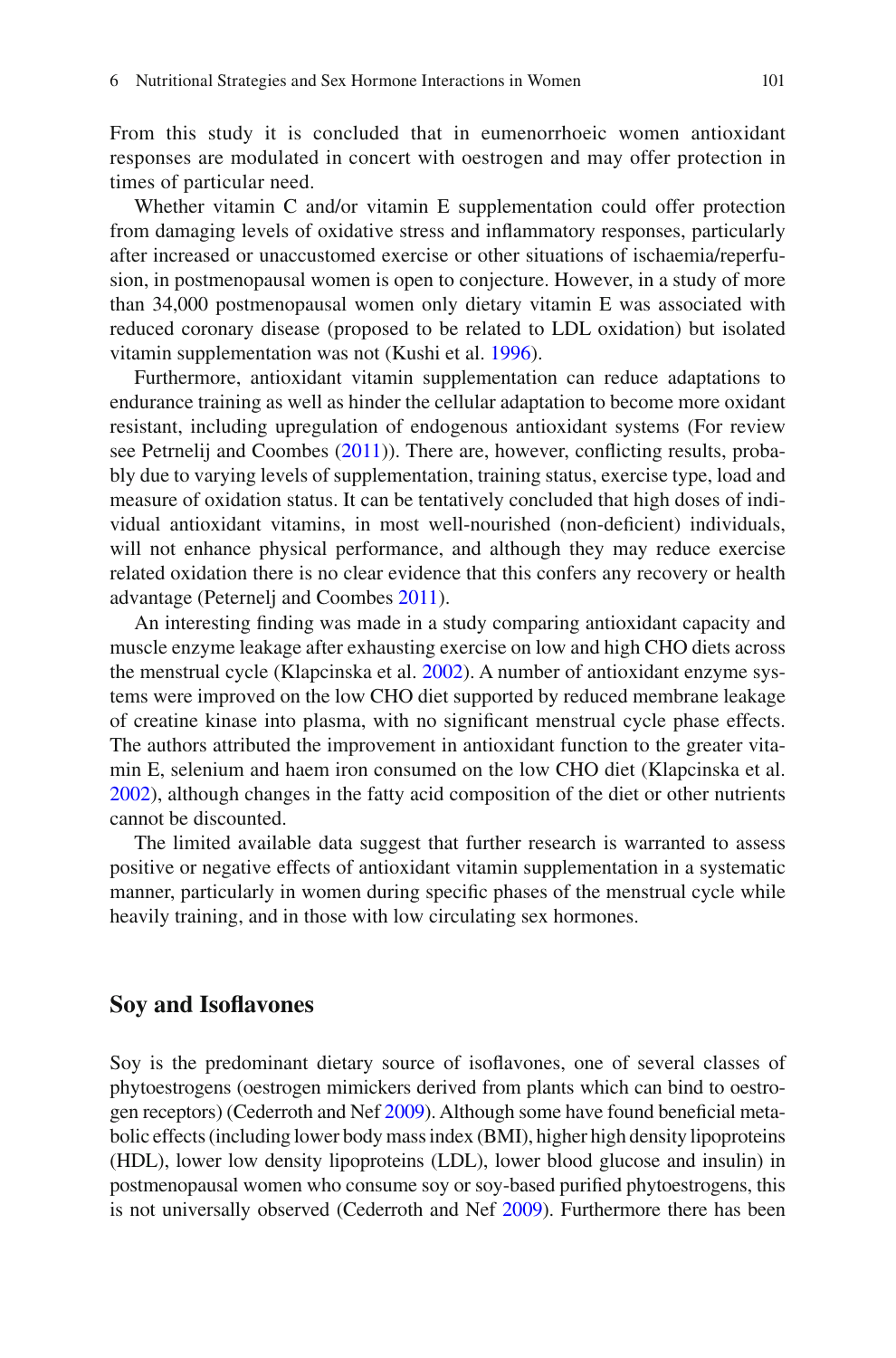some concern that due to its oestrogen-like functionality, it may be promote breast cancer, thus those at risk or diagnosed have been advised to avoid phytoestrogens. In premenopausal women soy phytoestrogens (45 mg isofl avones ) have been observed to decrease FSH and LH and a greater concentration of oestrogen has been observed in the follicular phase with 1 month of daily supplementation (Cassidy et al. 1994). However, the follicular phase and menstrual cycle was lengthened and the progestin peak delayed. This is somewhat at odds with earlier concerns regarding phytoestrogens and cancer propagation, and may infer a reduced risk of cancer due to less total time over a woman's life in the luteal phase. Additionally, cholesterol was observed to be lowered in these premenopausal women consuming phytoestrogens (Cassidy et al. [1994](#page-19-0)). There may be different longer term effects than those observed over the short term, as some adaptation may occur. In support of this is a study in which 100 mg of soy isoflavones were given for 1 year and no alteration in menstrual cycle length or hormone levels was observed (Maskarinec et al. 2002).

 In a crossover study with young, eumenorrhoeic women receiving soy (52 mg isoflavones) or placebo "cookies" daily for one menstrual cycle, in addition to greater progesterone concentration 3 days before ovulation, the ratio of a marker of bone resorption/bone formation was higher at the midluteal phase (Zittermann et al. 2004). Whether this response would be observed with longer-term dietary intakes in young women and if this would have long-term negative consequences in terms of bone health is unknown. In contrast, in postmenopausal women a positive correlation has been observed between mineral bone density and phytoestrogen intake; however, this correlation was not observed in premenopausal women (Mei et al. 2001).

 In a study with teenage swimmers, all with normal menstrual cycles, supplementation (26 days) with *Lippia citriodora* (lemon verbena) extract, in a beverage which also contained vitamins C and E, was observed to increase glutathione peroxidase and reductase activities in red blood cells, and superoxide dismutase activity in lymphocytes, to a greater extent after exercise than with just a beverage with vitamins C and E. This extract contains two phytoestrogens which have the potential to bind with oestrogen receptors. 17-β-oestradiol and testosterone were observed to be lower and sex hormone -binding globulin to be greater with the extract, in the basal condition as well as after exercise (Mestre-Alfaro et al. [2011 \)](#page-22-0). Although this phytoestrogen containing extract enhances antioxidant systems, it is questionable whether this group of young, regularly training and competing women would benefit from or be negatively impacted by the reduction in circulating, free, sex-hormones.

 In support of phytoestrogens having antioxidant functionality, similar to oestrogen, a study in which daily consumption of soy milk (113–207 mg/day isoflavones for one menstrual cycle reduced lipid peroxidation in premenopausal women, with a greater effect in older women with lower doses (Nhan et al. [2005](#page-23-0)).

Another source of isoflavones is red clover. Results with supplementation with this source of isoflavone extract have been inconsistent. In one study 86 mg isoflavones were consumed per day, for three menstrual cycles, by premenopausal women and no alterations in cholesterol or cholesterol subtractions or other blood parameters were observed (Blakesmith et al. [2003](#page-19-0) ). In another study, a similar amount of red clover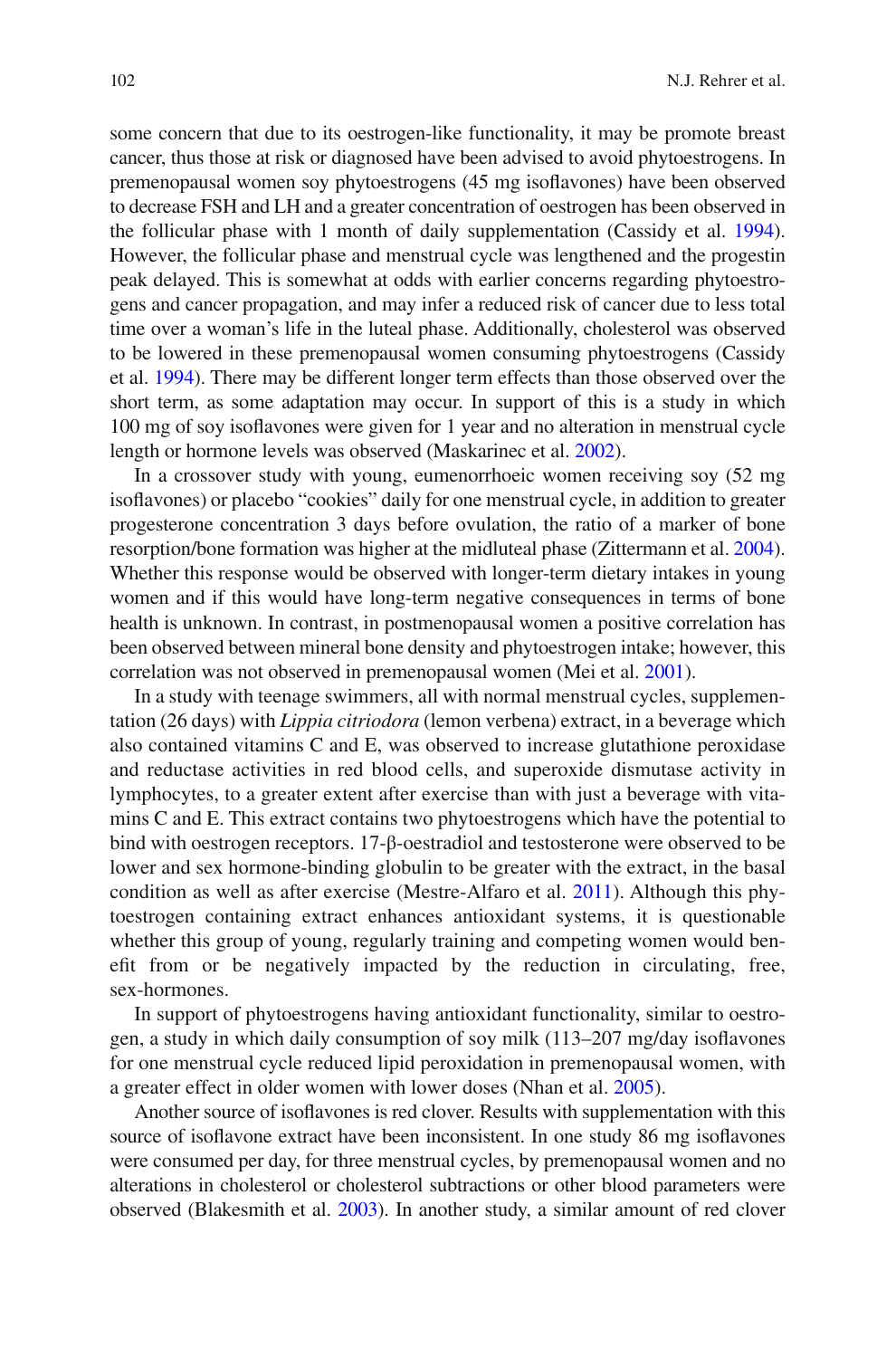isoflavones was consumed by premenopausal as well as postmenopausal women for 1 month (Campbell et al. [2004](#page-19-0)). They did, however, observe an increase in HDL cholesterol with supplementation, but this was only significant in postmenopausal women.

 Although there have been some positive effects observed, particularly in postmenopausal women who use phytoestrogens as an alternative to hormone replacement therapy, long term risk and health benefits are unclear (Moreira et al. 2014; Patisaul and Jefferson [2010](#page-23-0)). Even less is known as to whether phytoestrogen supplementation enhances or reduces exercise training adaptations, including ROS signalling and endogenous antioxidant systems in this growing segment of the population.

## **Fish Oil**

 It has been proposed that enhancement of endothelial nitric oxide (NO) production and down-regulation of acute phase cytokines by oestrogen and fish oil may play a role in deterring the development or progression of Alzheimer's disease (McCarty 1999). The omega 3 fatty acids in fish have been proposed to reduce inflammation via inhibitory effects on Interleukin-1 (IL-1) and Interleukin-6 (IL-6) and may have a positive effect on endothelial NO production. Oestrogen can also increase endothelial NO formation and has an inhibitory effect on IL-6, both reducing inflammation. It has been suggested that some of the other negative effects of menopause may also be attributed to this increased inflammation (McCarty [1999](#page-22-0)). This being the case fish oil supplementation may be particularly beneficial in postmenopausal women.

A case has also been made for fish oil supplementation in premenopausal women who have premenstrual symptoms (PMS). It has been suggested that more rigid red blood cells result from linoleic acid insufficiency, or altered metabolism, thereby reducing prostaglandin E1 (PGE1) synthesis, which could make red blood cells less deformable. This could result in greater intracapillary pressures needed for blood flow, resulting in fluid movement into the extravascular compartment (Simpson [1988 \)](#page-24-0). If this could account for some of the PMS symptoms, then it is reasoned that by enhancing PGE1 synthesis through precursor fatty acids (e.g., found in fish oil or evening primrose oil) then the red blood cells would be more able to move through the capillaries at lower pressures and reduce fluid filtration and retention.

In a recent double blind, crossover study daily fish oil tablet (80 mg eicosapentaenoic acid and 120 mg docosahexaenoic acid) consumption for 3 months reduced premenstrual pain and ibuprofen use (Rahbar et al. 2012). Others have found similar results in combination with B-12 supplementation (Deutch et al. [2000](#page-20-0)). In a review of efficacy of treatment for dysmenorrhoea the use of fish oil was concluded to be "possibly effective", strength of recommendation "B" (Morrow and Naumburg 2009).

Although the strength of evidence is moderate, enhancing dietary intakes of fish or other sources of omega 3-rich foods or supplements have little to no known negative effects and may prove efficacious, for those with PMS and in postmenopausal or amenorrhoeic women. One cautionary note regarding fish or fish oil supplements, where the source of the fish and purity is unclear, is the possibility that mercury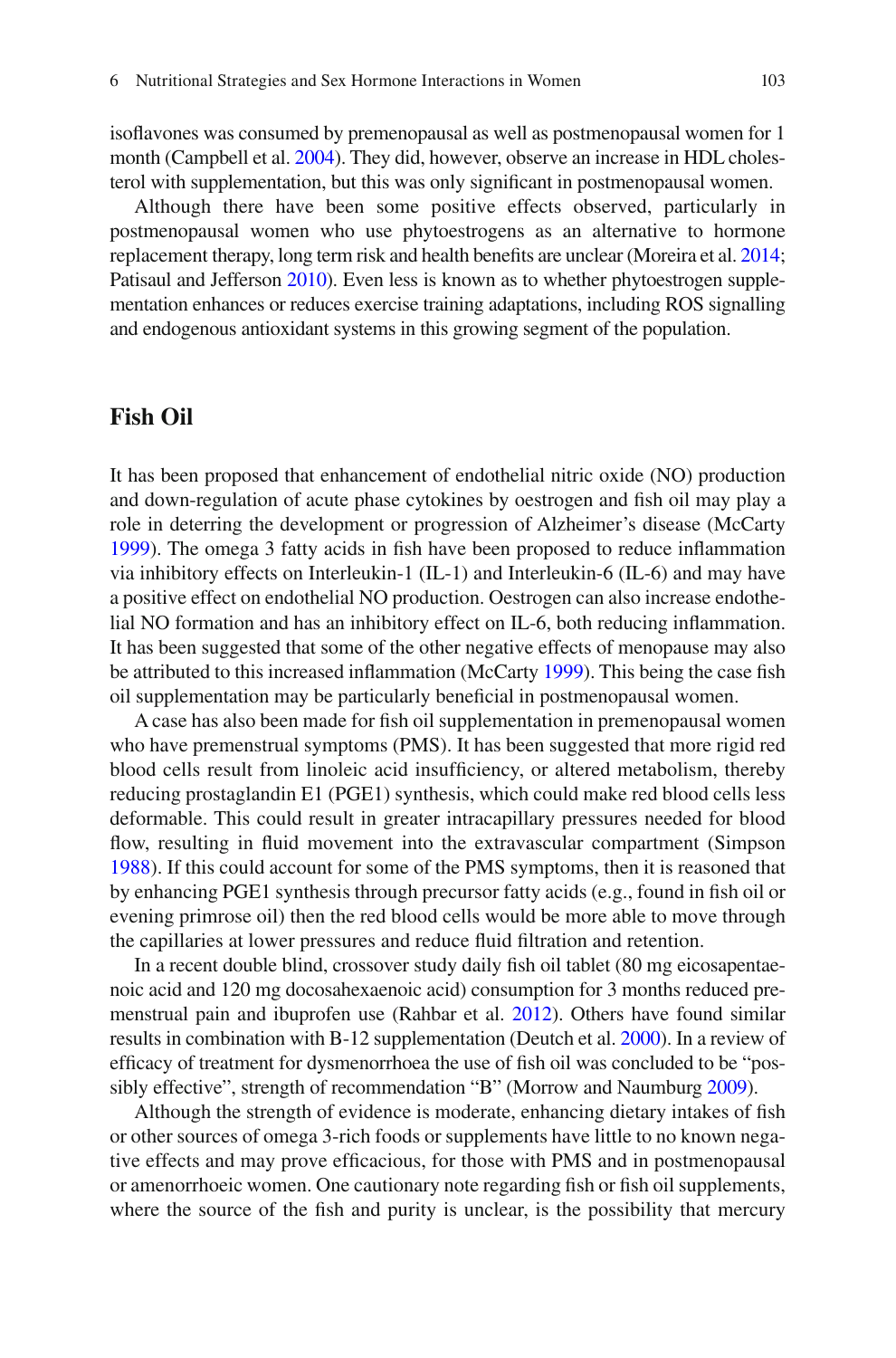levels could pose health risks if consumed on a regular basis. However, it appears that supplements may not pose more of a risk of mercury toxicity than regular fish consumption (Foran et al. [2003](#page-20-0); Hightower and Moore 2003).

## **Vitamin D/Calcium**

Vitamin D and calcium are important for fertility (Stumpf and Denny [1989](#page-25-0)) and vitamin  $D$  is positively correlated with FSH concentration (Jukic et al. 2015). Decreasing calcium concentration and increases in parathyroid hormone have been theorised to play a role in premenstrual syndrome and supplementation may decrease symptoms (Thys-Jacobs [2000](#page-25-0)) and low vitamin D in the luteal phase may be involved (Thys-Jacobs et al. [2007](#page-25-0)). However, oestrogen plays a role in calcium regulation (Pitkin et al. [1978](#page-23-0)) and simply supplementing with calcium and or vitamin D will unlikely compensate for the lack of oestrogen in amenorrhoeic athletes (Baer et al. 1992), or postmenopausal women. The decreasing bone mineral density in athletes without menstrual cycles and the increase in bone density after resumption of menstruation (Drinkwater et al. [1986 \)](#page-20-0) are evidence hereof.

## **Branched Chain Amino Acids (BCAA)**

 There appears to be an effect of oestrogen on BCAA metabolism, such that the breakdown of these to keto-acids (leading to further catabolism for energy or gluconeogenesis) is inhibited and, thus, these amino acids are preserved for protein synthe-sis (Obayashi et al. [2004](#page-23-0); Shimomura et al. 2001; Kobayashi et al. [1997](#page-22-0)). As the majority of this work has been conducted in animals it is unclear to what extent this applies to women, and if so, is there a menstrual cycle effect such that when oestrogen is low should protein intakes be increased, particularly when total energy and protein intakes are low and energy expenditure is high, such as often the case in endurance female athletes. In males, supplementing with oestrogen improved nitrogen balance during endurance exercise training (Hamadeh et al. [2005](#page-21-0) a). Implications for postmenopausal and amenorrhoeic athletes are as yet unclear. Further research is warranted to determine the applicability of these findings to women, with and without menses or on varying forms of hormonal contraception, and the extent to which possible alterations in BCAA metabolism influence muscle growth and repair.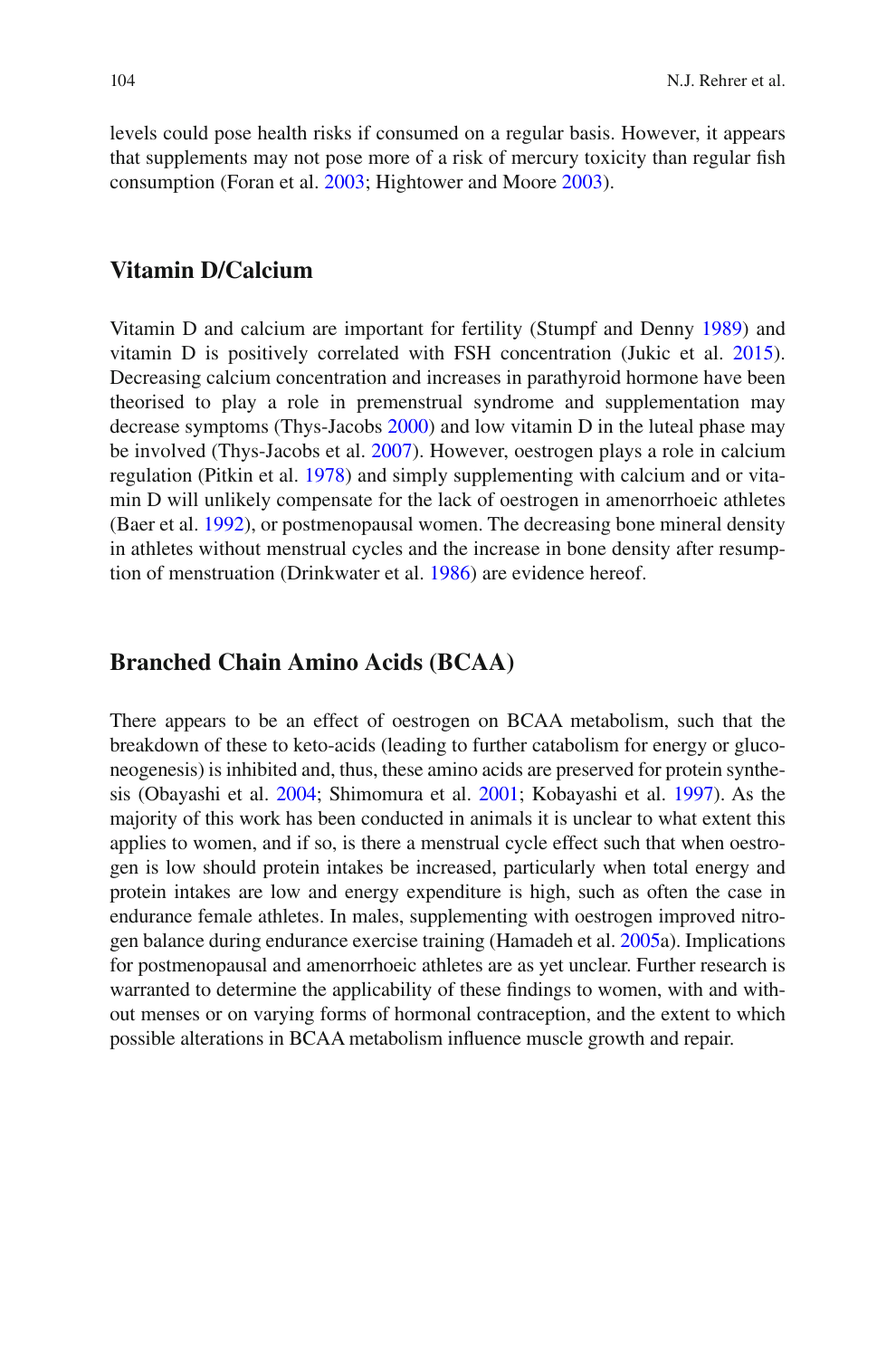**Table 6.2** Summary of practical applications of nutrients with respect to female sex hormone alteration

Practical applications

 Lower resting muscle glycogen in the follicular phase can be overcome by CHO loading but an increase in total energy intake may be required.

 Pre-exercise feeding and/or CHO ingestion negate the oestrogen-induced reduction in gluconeogenesis during endurance exercise ( $>50\%$  VO<sub>2</sub>max).

 Female athletes need to pay extra attention to recovery nutrition in the luteal phase to offset the increase in protein catabolism.

 Oestrogen and progesterone affect the hormonal and neural control of thirst, sodium regulation, and fluid retention, increasing the risk of hyponatraemia during the luteal phase of the menstrual cycle.

 Hormone therapy in menopausal women lowers the threshold for osmotic AVP release, increased basal plasma volume expansion and decreased urine output, resulting in greater fluid retention.

Oestrogen enhances antioxidant capacity in females.

 Supplementing with dietary sources of antioxidants may be prudent in those with amenorrhoea or in menopause, but may still not compensate for lack of oestrogen.

Fish oil (omega-3 fatty acid source) may aid in inflammatory disorders such as dysmenorrhoea and those associated with menopause.

 Vitamin D and calcium play a role in fertility, possibly in dysmenorrhoea as well as bone health; however, they cannot fully compensate for lack of oestrogen.

 Branched chain amino acid oxidation may be greater when oestrogen is low; this may have dietary implications for in those with amenorrhoea or in menopause, particularly when training regularly and/ or on low energy diets.

## **Conclusions**

 There may well be menstrual cycle and/or female sex hormone effects on the metabolism of other nutrients or supplements of particular importance to women engaged in regular physical training, but research is limited. We focus on those with the most significant effects and summarise these in Table 6.2. We encourage future researchers to explore the specific effects and nutrient interactions modified by normal fluctuations and alterations in female sex hormones. As the majority of acute response and training studies delineating the impact of nutrients on exercise tolerance and impact have been conducted in males, recommendations for females are often based on male responses. We, as researchers that have undertaken intervention studies with females in varying phases of the menstrual cycle, realise the difficulties and time commitment necessary for this type of work and implore granting bodies to commit dedicated funds for more systematic study such that the knowledge base concerning women eventually equals that of men.

 **Acknowledgements** The authors would like to thank Dr James D. Cotter for his insightful suggestions.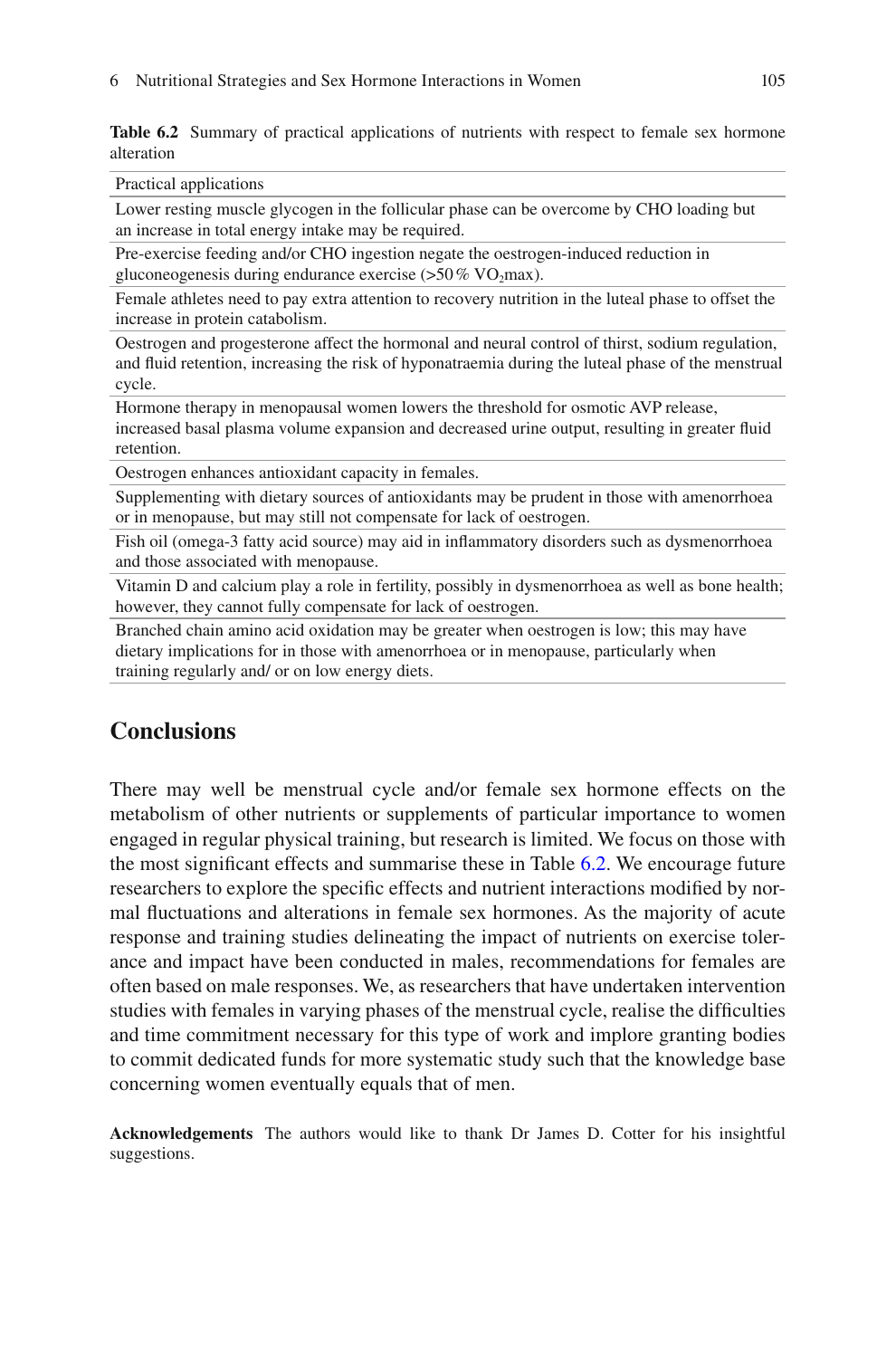## <span id="page-19-0"></span> **References**

- Akova B, Surmen-Gur E, Gur H, Dirican M, Sarandol E, Kucukoglu S. Exercise-induced oxidative stress and muscle performance in healthy women: role of vitamin E supplementation and endogenous oestradiol. Eur J Appl Physiol. 2001;84(1-2):141–7.
- Almond CS, Shin AY, Fortescue EB, Mannix RC, Wypij D, Binstadt BA, et al. Hyponatremia among runners in the Boston Marathon. N Engl J Med. 2005;352(15):1550–6.
- Ayres S, Baer J, Ravi Subbiah MT. Exercised-induced increase in lipid peroxidation parameters in amenorrheic female athletes. Fertil Steril. 1998;69(1):73-7.doi:10.1016/S0015-0282(97)00428-7. http://dx.doi.org.
- Baer J, Taper L, Gwazdauskas F, Walberg J, Novascone M, Ritchey S, et al. Diet, hormonal, and metabolic factors affecting bone mineral density in adolescent amenorrheic and eumenorrheic female runners. J Sports Med Phys Fitness. 1992;32(1):51–8.
- Baeza I, De Castro NM, Arranz L, Fdez-Tresguerres J, De la Fuente M. Ovariectomy causes immunosenescence and oxi-inflamm-ageing in peritoneal leukocytes of aged female mice similar to that in aged males. Biogerontology. 2011;12(3):227–38. doi:[10.1007/s10522-010-](http://dx.doi.org/10.1007/s10522-010-9317-0)  9317-0. http://dx.doi.org.
- Bailey S, Zacher C, Mittleman K. Effect of menstrual cycle phase on carbohydrate supplementation during prolonged exercise to fatigue. J Appl Physiol. 2000;88:690–7.
- Berger NJA, Campbell IT, Wikerson DP, Jones AM. Influence of acute plasma volume expansion on VO2 kineitics, VO2peak, and performance during high-intensity cycle exercise. J Appl Physiol. 2006;101:707–14.
- Bisson DL, Dunster GD, O'Hare JP, Hampton D, Penney MD. Renal sodium retention does not occur during the luteal phase of the menstrual cycle in normal women. Br J Obstet Gynaecol. 1992;99:247–52.
- Blakesmith SJ, Lyons-Wall PM, George C, Joannou GE, Petocz P, Samman S. Effects of supplementation with purified red clover (Trifolium pratense) isoflavones on plasma lipids and insulin resistance in healthy premenopausal women. Br J Nutr. 2003;89(4):467–74.
- Broad E, Cox G. What is the optimal composition of an athlete's diet? Eur J Sport Sci. 2008;8(2):57–65.
- Burke L. Re-examining high-fat diets for sports performance: did we call the 'nail in the coffin' too soon? Sports Med. 2015;45 Suppl 1:S33–49.
- Burke L, Hawley J, Schabort E, St Clair Gibson A, Mujika I, Noakes T. Carbohydrate loading failed to improve 100-km cycling performance in a placebo-controlled trial. J Appl Physiol. 2000;88:1284–90.
- Campbell S, Febbraio M. Effect of ovarian hormones on mitochondrial enzyme activity in fat oxidation pathway of skeletal muscle. Am J Physiol Endocrinol Metab. 2001;281:E803–8.
- Campbell S, Febbraio M. Effect of ovarian hormones on GLUT4 expression and contractionstimulated glucose uptake. Am J Physiol Endocrinol Metab. 2002;282:E1139–46.
- Campbell S, Angus D, Febbraio M. Glucose kinetics and exercise performance during phases of the menstrual cycle: effect of glucose ingestion. Am J Physiol Endocrinol Metab. 2001;281: E817–25.
- Campbell MJ, Woodside JV, Honour JW, Morton MS, Leathem AJ. Effect of red clover-derived isoflavone supplementation on insulin-like growth factor, lipid and antioxidant status in healthy female volunteers: a pilot study. Eur J Clin Nutr. 2004;58(1):173–9.
- Casazza G, Jacobs K, Suh S-H, Miller B, Horning M, Brooks G. Menstrual cycle phase and oral contraceptive effects on triglyceride mobilisation during exercise. J Appl Physiol. 2004;97:302–9.
- Cassidy A, Bingham S, Setchell KD. Biological effects of a diet of soy protein rich in isoflavones on the menstrual cycle of premenopausal women. Am J Clin Nutr. 1994;60(3):333–40.
- Cederroth CR, Nef S. Soy, phytoestrogens and metabolism: a review. Mol Cell Endocrinol. 2009;304(1–2):30–42. doi[:10.1016/j.mce.2009.02.027.](http://dx.doi.org/10.1016/j.mce.2009.02.027) http://dx.doi.org.
- Cermak N, van Loon L. The use of carbohydrates during exercise as an ergogenic aid. Sports Med. 2013;43:1139–55.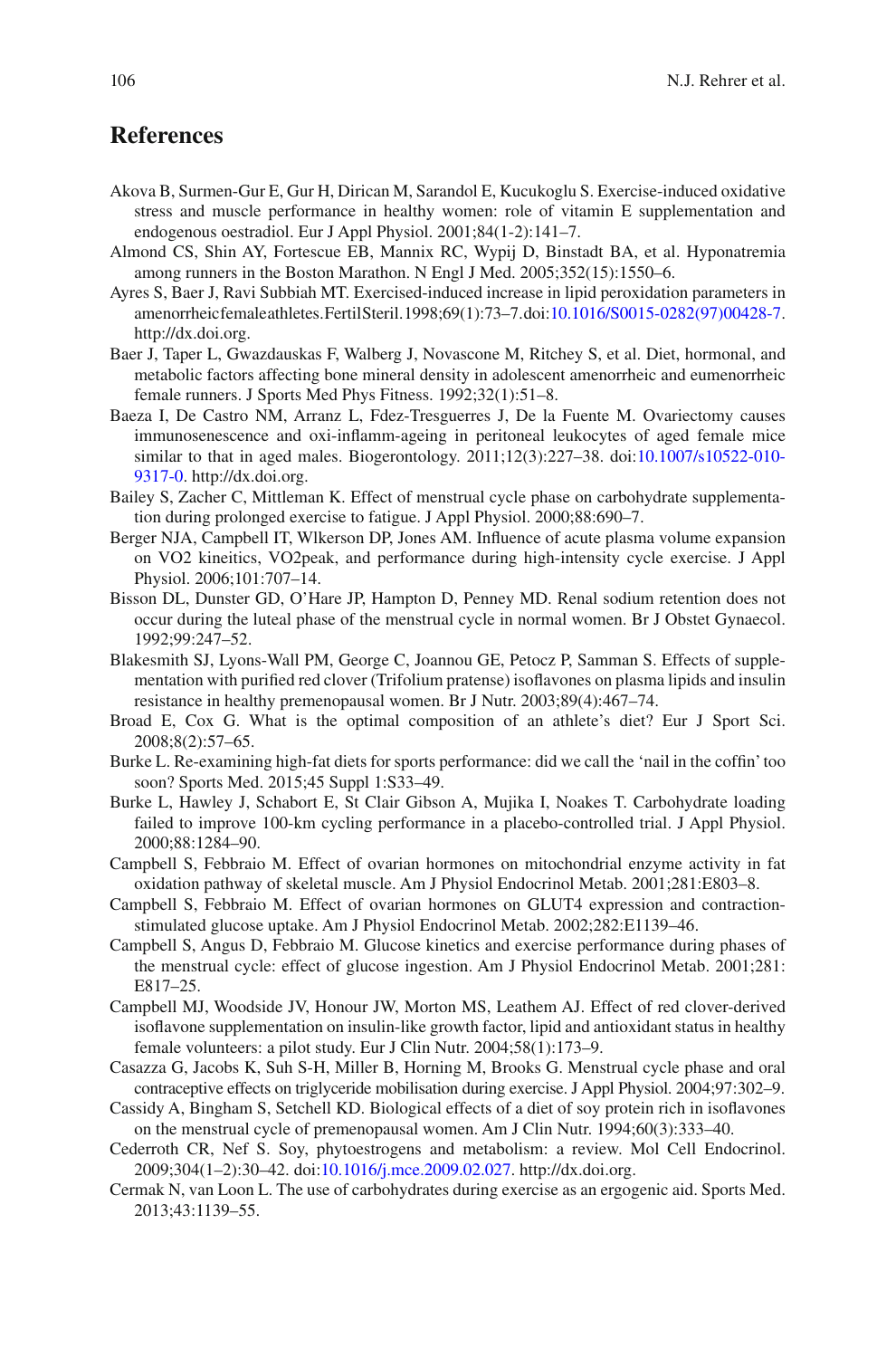- <span id="page-20-0"></span>Charkoudian N, Johnson JM. Modification of active cutaneous vasodilation by oral contraceptive hormones. J Appl Physiol. 1997;83(6):2012–8.
- Charkoudian N, Johnson JM. Reflex control of cutaneous vasoconstrictor system is reset by exogenous female reproductive hormones. J Appl Physiol. 1999;87(1):381–5.
- Charkoudian N, Stachenfeld NS. Reproductive hormone influences on thermoregulation in women, Comprehensive Physiology. Hoboken: Wiley; 2011.
- Charkoudian N, Stephens DP, Pirkle KC, Kosiba WA, Johnson JM. Influence of female reproductive hormones on local thermal control of skin blood flow. J Appl Physiol. 1999;87(5):1719–23.
- Chung S-C, Goldfarb AH, Jamurtas AZ, Hegde SS, Lee J. Effect of exercise during the follicular and luteal phases on indices of oxidative stress in healthy women. Med Sci Sports Exerc. 1999;31(3):409–13.
- Cornelli U, Belcaro G, Cesarone MR, Finco A. Analysis of oxidative stress during the menstrual cycle. Reprod Biol Endocrinol. 2013;11:74. doi:[10.1186/1477-7827-11-74.](http://dx.doi.org/10.1186/1477-7827-11-74) http://dx.doi.org.
- Correia-Oliveira C, Bertuzzi R, Dal'Molin Kiss M, Lima-Silva A. Strategies of dietary carbohydrate manipulation and their effects of performance in cycling time trials. Sports Med. 2013;43:707–19.
- D'Eon T, Sharoff C, Chipkin S, Grow D, Ruby B, Braun B. Regulation of exercise carbohydrate metabolism by estrogen and progesterone in women. Am J Physiol Endocrinol Metab. 2002 ;283:E1046–55.
- Deutch B, Jørgensen EB, Hansen JC. Menstrual discomfort in Danish women reduced by dietary supplements of omega-3 PUFA and B 12 (fish oil or seal oil capsules). Nutr Res. 2000;20(5): 621–31.
- Devries M, Hamadeh M, Phillips S, Tarnopolsky M. Menstrual cycle phase and sex influence muscle glycogen utilization and glucose turnover during moderate-intensity endurance exercise. Am J Physiol Regul Integr Comp Physiol. 2006;291:R1120–8.
- Drinkwater BL, Nilson K, Ott S, Chesnut CH. Bone mineral density after resumption of menses in amenorrheic athletes. JAMA. 1986;256(3):380–2.
- Druyan A, Makranz C, Moran D, Yanovich R, Epstein Y, Heled Y. Heat tolerance in women: reconsidering the criteria. Aviat Space Environ Med. 2012;83(1):58–60. doi[:10.3357/ASEM.3130.2012](http://dx.doi.org/10.3357/ASEM.3130.2012).
- Eijsvogels TMH, Scholten RR, van Duijnhoven NTL, Thijssen DHJ, Hopman MTE. Sex difference in fluid balance responses during prolonged exercise. Scand J Med Sci Sports. 2013;23(2):198–206. doi[:10.1111/j.1600-0838.2011.01371.x](http://dx.doi.org/10.1111/j.1600-0838.2011.01371.x).
- Foran SE, Flood JG, Lewandrowski KB. Measurement of mercury levels in concentrated over-thecounter fish oil preparations: is fish oil healthier than fish? Arch Pathol Lab Med. 2003;127(12):1603–5.
- Fortney SM, Wenger CB, Bove JR, Nadel ER. Effect of hyperosmolality on control of blood flow and sweating. J Appl Physiol. 1984;57:1688–95.
- Frey MAB, Riddle J, Charles JB, Bungo MW. Blood and urine responses to ingesting fluids of various salt and glucose-concentrations. J Clin Pharmacol. 1991;31(10):880–7.
- Gagnon D, Kenny GP. Sex modulates whole-body sudomotor thermosensitivity during exercise. J Physiol. 2011;589(24):6205–17. doi:[10.1113/jphysiol.2011.219220.](http://dx.doi.org/10.1113/jphysiol.2011.219220)
- Gagnon D, Kenny GP. Sex differences in thermoeffector responses during exercise at fixed requirements for heat loss. J Appl Physiol. 2012;113(5):746–57. doi[:10.1152/](http://dx.doi.org/10.1152/japplphysiol.00637.2012) [japplphysiol.00637.2012.](http://dx.doi.org/10.1152/japplphysiol.00637.2012)
- Gagnon D, Jay O, Lemire B, Kenny GP. Sex-related differences in evaporative heat loss: the importance of metabolic heat production. Eur J Appl Physiol. 2008;104(5):821–9. doi:[10.1007/](http://dx.doi.org/10.1007/s00421-008-0837-0) [s00421-008-0837-0.](http://dx.doi.org/10.1007/s00421-008-0837-0)
- Greenleaf JE, Looft-Wilson R, Wisherd JL, McKenzie MA, Jensen CD, Whittam JH. Pre-Exercise hypervolemia and cycle ergometer endurance in men. Biol Sport. 1997;14:103–14.
- Greenleaf JE, Jackson CG, Geelen G, Keil LC, Hinghofer-Szalkay H, Whittam JH. Plasma volume expansion with oral fluids in hypohydrated men at rest and during exercise. Aviat Space Environ Med. 1998a;69(9):837–44.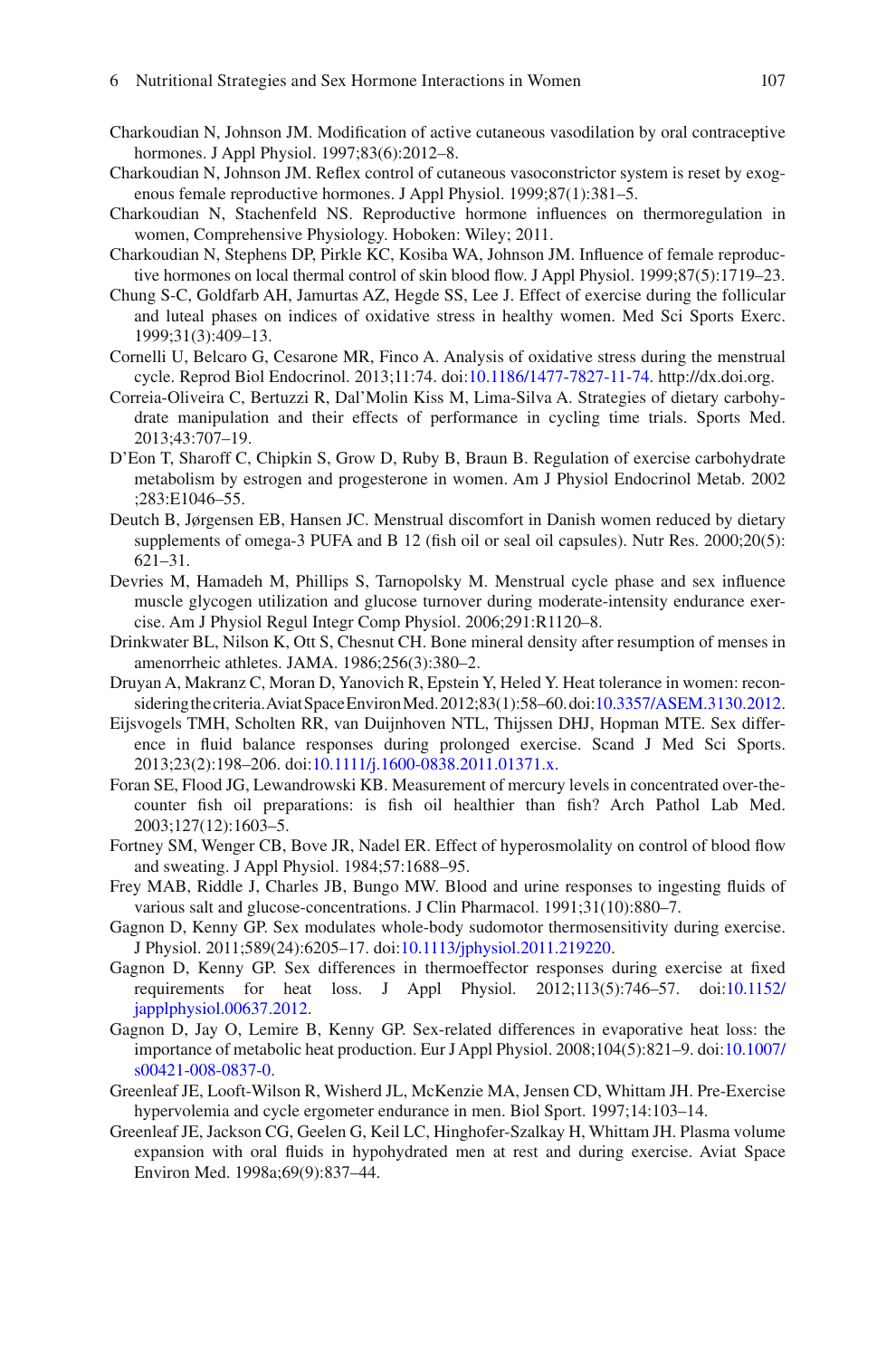- <span id="page-21-0"></span> Greenleaf JE, Looft-Wilson R, Wisherd JL, Jackson CG, Fung PP, Ertl AC, et al. Hypervolemia in men from fluid ingestion at rest and during exercise. Aviat Space Environ Med. 1998b;69(4): 374–86.
- Hackney, AC. Effects of the menstrual cycle on resting muscle glycogen content. Horm Metab Res. 1990;22:647.
- Hamadeh M, Devries M, Tarnopolsky M. Estrogen supplementation reduces whole body leucine and carbohydrate oxidation and increases lipid oxidation in men during endurance exercise. J Clin Endocrinol Metab. 2005;90(6):3592–9.
- Hansen P, McCarthy T, Pasia E, Spina R, Gulve E. Effects of ovariectomy and exercise training on muscle GLUT-4 content and glucose metabolism in rats. J Appl Physiol. 1996;80(5):1605–11.
- Hashimoto H, Ishijima T, Hayashida H, Suzuki K, Higuchi M. Menstrual cycle phase and carbohydrate ingestion alter immune response following endurance exercise and high intensity time trial performance test under hot conditions. J Int Soc Sports Nutr. 2014;11:39.
- Hausswirth C, Le Meur Y. Physiological and nutritional aspects of post-exercise recovery: specific recommendations for female athletes. Sports Med. 2011;41(10):861–82. doi[:10.2165/11593180-](http://dx.doi.org/10.2165/11593180-000000000-00000)  [000000000- 00000](http://dx.doi.org/10.2165/11593180-000000000-00000). http://dx.doi.org.
- Hawley J, Palmer G, Noakes T. Effects of 3 days of carbohydrate supplementation on muscle glycogen content and utilisation during a 1-h cycling performance. Eur J Appl Physiol. 1997;75:407–12.
- Hew-Butler T, Rosner MH, Fowkes-Godek S, Dugas JP, Hoffman MD, Lewis DP, et al. Statement of the third international exercise-associated hyponatremia consensus development conference, Carlsbad, California, 2015. Clin J Sport Med. 2015;25(4):303–20.
- Hightower JM, Moore D. Mercury levels in high-end consumers of fish. Environ Health Perspect. 2003;111(4):604.
- Hiroshoren N, Tzoran I, Makrienko I, Edoute Y, Plawner MM, Itskovitz-Eldor J, Jacob G. Menstrual cycle effects on the neurohumoral and autonomic nervous systems regulating the cardiovascular system. J Clin Endocrinol Metab. 2002;87(4):1569–75.
- Houghton BL, Holowatz LA, Minson CT. Influence of progestin bioactivity on cutaneous vascular responses to passive heating. Med Sci Sports Exerc. 2005;37(1):45–51. discussion 2.
- Houltham S, Rowlands D. A snapshot of nitrogen balance in endurance-trained women. Appl Physiol Nutr Metab. 2014;39:219–25.
- Howatson G, van Someren K. The prevention and treatment of exercise-induced muscle damage. Sports Med. 2008;38(6):483–503.
- Ishunina TA, Swaab DF. Vasopressin and oxytocin neurons of the human supraoptic and paraventricular nucleus; size changes in relation to age and sex. J Clin Endocrinol Metab. 1999;84(12): 4637–44.
- James A, Lorraine M, Cullen D, Goodman C, Dawson B, Palmer T, et al. Muscle glycogen supercompensation: absence of a gender-related difference. Eur J Appl Physiol. 2001;85:533–8.
- Jeukendrup A. Nutrition for endurance sports: marathon, triathlon, and road cycling. J Sport Sci. 2011;29 Suppl 1:S91–9.
- Joo MH, Maehata E, Adachi T, Ishida A, Murai F, Mesaki N. The relationship between exerciseinduced oxidative stress and the menstrual cycle. Eur J Appl Physiol. 2004;93(1-2):82–6.
- Jukic AM, Steiner AZ, Baird DD. Association between serum 25-hydroxyvitamin D and ovarian reserve in premenopausal women. Menopause. 2015;22(3):312–6. doi:[10.1097/](http://dx.doi.org/10.1097/GME.0000000000000312) [GME.0000000000000312.](http://dx.doi.org/10.1097/GME.0000000000000312) http://dx.doi.org.
- Kang AK, Duncan JA, Cattran DC, Floras JS, Lai V, Scholey JW, Miller JA. Effect of oral contraceptives on the renin angiotensin system and renal function. Am J Physiol Regul Integr Comp Physiol. 2001;280:R807–13.
- Kawahata A. Sex differences in sweating. In: Ito S, Ogata H, Yoshimura H, editors. Essential problems in climatic physiology. Kyoto, Japan: Nankodo Publ; 1960.
- Keane K, Salicki R, Goodall S, Thomas K, Howatson G. Muscle damage response in female collegiate athletes after repeated sprint activity. J Strength Cond Res. 2015;29(10):2802–7.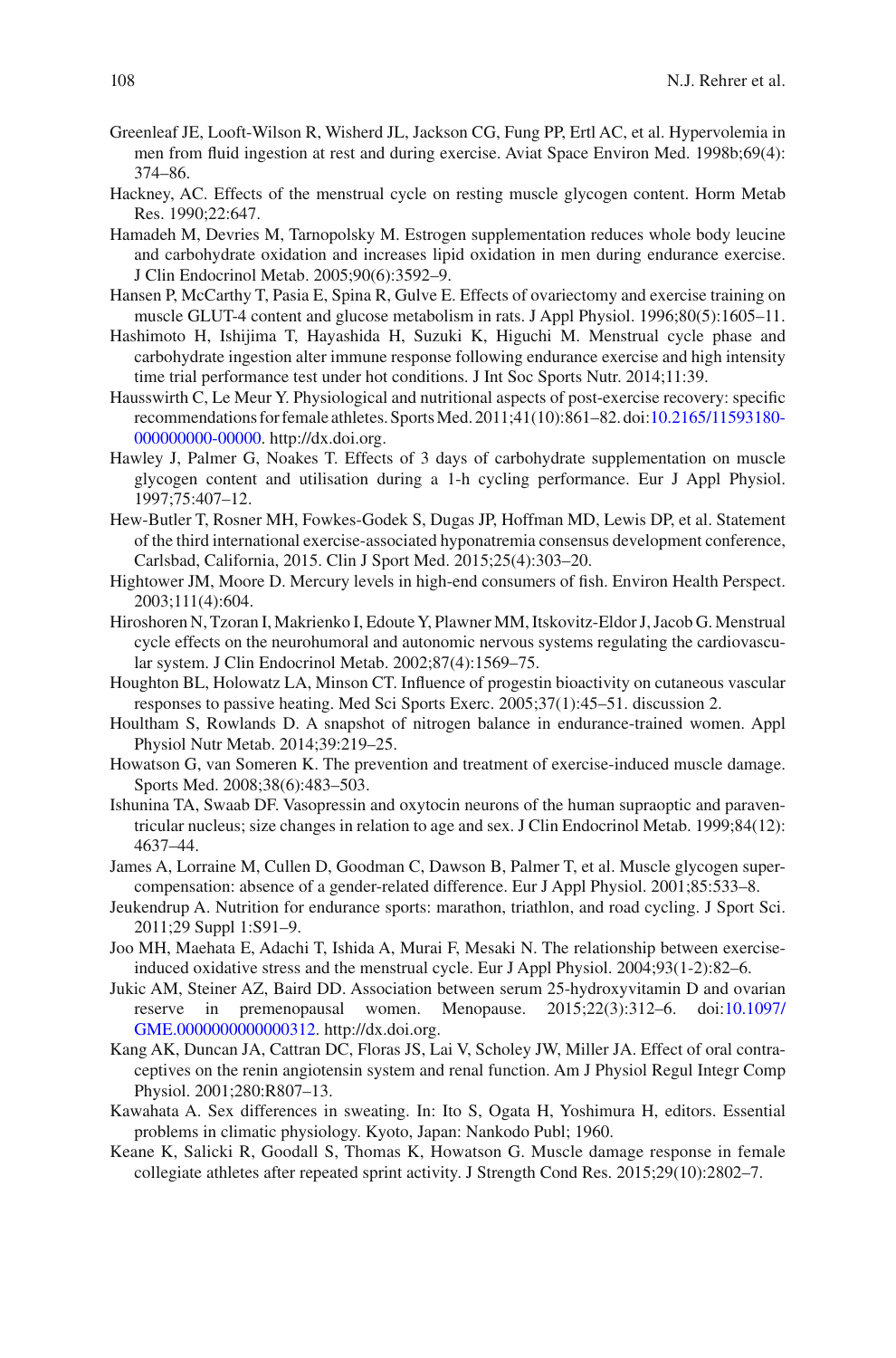- <span id="page-22-0"></span> Kehrer JP. Free radicals as mediators of tissue injury and disease. Crit Rev Toxicol. 1993;23(1): 21–48. doi:[10.3109/10408449309104073.](http://dx.doi.org/10.3109/10408449309104073)
- Klapcinska B, Sadowska-Krepa E, Manowska B, Pilis W, Sobczak A, Danch A. Effects of a low carbohydrate diet and graded exercise during the follicular and luteal phases on the blood antioxidant status in healthy women. Eur J Appl Physiol. 2002;87(4-5):373–80.
- Kobayashi R, Shimomura Y, Murakami T, Nakai N, Fujitsuka N, Otsuka M, et al. Gender difference in regulation of branched-chain amino acid catabolism. Biochem J. 1997;327(Pt 2):449–53.
- Kolka MA, Stephenson LA. Effect of luteal phase elevation in core temperature on forearm blood flow during exercise. J Appl Physiol. 1997a;82(4):1079-83.
- Kolka MA, Stephenson LA. Resetting the thermoregulatory set-point by endogenous estradiol or progesterone in women. Ann N Y Acad Sci. 1997b;813:204–6.
- Kriengsinyos W, Wykes L, Goonewardene L, Ball R, Pencharz P. Phase of menstrual cycle affects lysine requirement in healthy women. Am J Physiol Endocrinol Metab. 2004;287:E489–96.
- Kuipers H, Saris W, Brouns F, Keizer H, ten Bosch C. Glycogen synthesis during exercise and rest with carbohydrate feeding in males and females. Int J Sports Med. 1989;10 Suppl 1:S63–7.
- Kushi LH, Folsom AR, Prineas RJ, Mink PJ, Wu Y, Bostick RM. Dietary antioxidant vitamins and death from coronary heart disease in postmenopausal women. N Engl J Med. 1996;334(18): 1156–62. doi:[10.1056/NEJM199605023341803.](http://dx.doi.org/10.1056/NEJM199605023341803)
- Lamont L, Lemon P, Bruot B. Menstrual cycle and exercise effects on protein catabolism. Med Sci Sports Exerc. 1987;19(2):106–10.
- Lariviere F, Moussalli R, Garrel D. Increased leucine flux and leucine oxidation during the luteal phase of the menstrual cycle in women. Am J Physiol Endocrinol Metab. 1994;267:E422–8.
- Latour M, Shinoda M, Lavoie J-M. Metabolic effects of physical training in ovariectomized and hyperestrogenic rats. J Appl Physiol. 2001;90:235–41.
- Lavoie J, Dionne N, Helie R, Brisson G. Menstrual cycle phase dissociation of blood glucose homeostasis during exercise. J Appl Physiol. 1987;62(3):1084–9.
- Mack GW, Nadel ER. Body fluid balance during heat stress in humans. Comprehensive Physiology: Wiley; 2010.
- Maskarinec G, Williams AE, Inouye JS, Stanczyk FZ, Franke AA. A randomized isoflavone intervention among premenopausal women. Cancer Epidemiol Biomarkers Prev. 2002;11(2): 195–201.
- Massafra C, Buonocore G, Gioia D, Sargentini I. Changes in the erythrocyte antioxidant enzyme system during transdermal estradiol therapy for secondary amenorrhea. Gynecol Endocrinol. 1996;10(3):155–8.
- Matute M, Kalkhoff R. Sex steroid influence on hepatic gluconeogenesis and glycogen formation. Endocrinology. 1973;92:762–8.
- Maughan RJ, Leiper JB, Shirreffs SM. Factors influencing the restoration of fluid and electrolyte balance after exercise in the heat. Br J Sports Med. 1997;31(3):175–82.
- Maughan RJ, Shirreffs SM, Leiper JB. Errors in the estimation of hydration status from changes in body mass. J Sports Sci. 2007;25(7):797–804. doi:[10.1080/02640410600875143](http://dx.doi.org/10.1080/02640410600875143).
- McCarty MF. Vascular nitric oxide, sex hormone replacement, and fish oil may help to prevent Alzheimer's disease by suppressing synthesis of acute-phase cytokines. Med Hypotheses. 1999;53(5):369–74.
- McLay R, Thomson C, Williams S, Rehrer N. Carbohydrate loading and female endurance athletes: effects of menstrual-cycle phase. Int J Sport Nutr Exerc Metab. 2007;17(2):189–205.
- Mee JA, Gibson OR, Doust J, Maxwell NS. A comparison of males and females' temporal patterning to short- and long-term heat acclimation. Scand J Med Sci Sports. 2015;25:250–8. doi[:10.1111/sms.12417.](http://dx.doi.org/10.1111/sms.12417)
- Mei J, Yeung SS, Kung AW. High dietary phytoestrogen intake is associated with higher bone mineral density in postmenopausal but not premenopausal women. J Clin Endocrinol Metab. 2001;86(11):5217–21.
- Mestre-Alfaro A, Ferrer MD, Sureda A, Tauler P, Martinez E, Bibiloni MM, et al. Phytoestrogens enhance antioxidant enzymes after swimming exercise and modulate sex hormone plasma lev-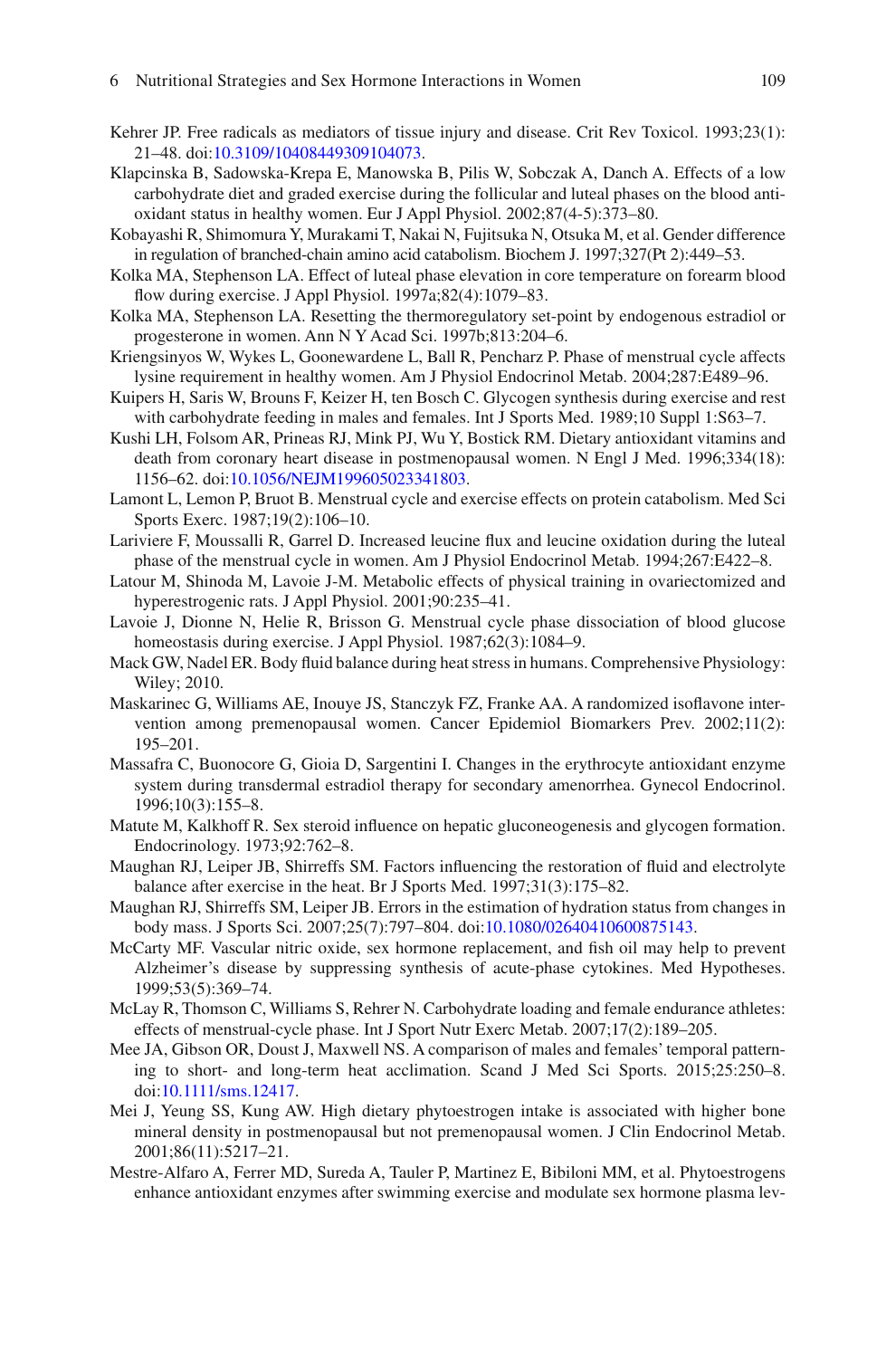<span id="page-23-0"></span>els in female swimmers. Eur J Appl Physiol. 2011;111(9):2281–94. doi:[10.1007/s00421-011-](http://dx.doi.org/10.1007/s00421-011-1862-y)  [1862-y](http://dx.doi.org/10.1007/s00421-011-1862-y). http://dx.doi.org.

- Michos C, Kiortsis DN, Evangelou A, Karkabounas S. Antioxidant protection during the menstrual cycle: the effects of estradiol on ascorbic-dehydroascorbic acid plasma levels and total antioxidant plasma status in eumenorrhoic women during the menstrual cycle. Acta Obstet Gynecol Scand. 2006;85(8):960-5.
- Moran DS, Shapiro Y, Laor A, Izraeli S, Pandolf KB. Can gender differences during exercise-heat stress be assessed by the physiological strain index? Am J Physiol Regul Integr Comp Physiol. 1999;276(6):R1798–804.
- Moreira AC, Silva AM, Santos MS, Sardão VA. Phytoestrogens as alternative hormone replacement therapy in menopause: What is real, what is unknown. J Steroid Biochem Mol Biol. 2014;143:61–71. doi[:10.1016/j.jsbmb.2014.01.016.](http://dx.doi.org/10.1016/j.jsbmb.2014.01.016) http://dx.doi.org.
- Morrow C, Naumburg EH. Dysmenorrhea. Prim Care. 2009;36(1):19–32.
- Nhan S, Anderson KE, Nagamani M, Grady JJ, Lu LJ. Effect of a soymilk supplement containing isoflavones on urinary F2 isoprostane levels in premenopausal women. Nutr Cancer. 2005;53(1):73–81.
- Nicklas B, Hackney AC, Sharp R. The menstrual cycle and exercise: performance, muscle glycogen, and substrate responses. Int J Sports Med. 1989;10:264–9.
- Obayashi M, Shimomura Y, Nakai N, Jeoung NH, Nagasaki M, Murakami T, et al. Estrogen controls branched-chain amino acid catabolism in female rats. J Nutr. 2004;134(10):2628–33.
- Oian P, Tollan A, Fadnes HO, Noddeland H, Maltau JM. Transcapillary fluid dynamics during the menstrual cycle. Am J Obstet Gynecol. 1987;156(4):952–5.
- O'Keeffe K, Keith R, Wilson G, Blessing D. Dietary carbohydrate intake and endurance exercise performance of trained female cyclists. Nutr Res. 1989;9:819–30.
- Oosthuyse T, Bosch A. The effect of the menstrual cycle on exercise metabolism. Implications for exercise performance in eumenorrhoeic women. Sports Med. 2010;40(3):207–27.
- Patisaul HB, Jefferson W. The pros and cons of phytoestrogens. Front Neuroendocrinol. 2010;31(4):400–19. doi:[10.1016/j.yfrne.2010.03.003](http://dx.doi.org/10.1016/j.yfrne.2010.03.003). doi:http://dx.doi.org.
- Paul D, Mulroy S, Horner J, Jacobs K, Lamb D. Carbohydrate-loading during the follicular phase of the menstrual cycle: effects on muscle glycogen and exercise performance. Int J Sport Nutr Exerc Metab. 2001;11:430–41.
- Peternelj T-T, Coombes JS. Antioxidant supplementation during exercise training. Sports Med. 2011;41(12):1043–69.
- Pitkin RM, Reynolds WA, Williams GA, Hargis GK. Calcium-regulating hormones during the menstrual cycle. J Clin Endocrinol Metab. 1978;47(3):626–32.
- Rahbar N, Asgharzadeh N, Ghorbani R. Effect of omega-3 fatty acids on intensity of primary dysmenorrhea. Int J Gynaecol Obstet. 2012;117(1):45–7.
- Rauch L, Rodger I, Wilson G, Belonje J, Dennis S, Noakes T, et al. The effects of carbohydrate loading on muscle glycogen content and cycling performance. Int J Sport Nutr. 1995;5:25–36.
- Rauch H, St Clair Gibson A, Lambert E, Noakes T. A signaling role for muscle glycogen in the regulation of pace during prolonged exercise. Br J Sports Med. 2005;39:34–8.
- Rechichi C, Dawson B, Goodman C. Athletic performance and oral contraceptive. Int J Sport Physiol Perform. 2009;4:151–62.
- Reznik Dolins K, Boozer C, Stoler F, Bartels M, DeMeersman R, Contento I. Effect of variable carbohydrate intake on exercise performance in female endurance cyclists. Int J Sport Nutr Exerc Metab. 2003;13:422–35.
- Rosner MH, Bennett B, Hew-Butler T, Hoffman MD. Exercise-associated hyponatremia. In: Simon EE, editor. Hyponatremia: evaluation and treatment. New York, NY: Springer New York; 2013. p. 175–92.
- Rowlands D, Wadsworth D. Effect of high-protein feeding on performance and nitrogen balance in female cyclists. Med Sci Sports Exerc. 2011;43(1):44–53.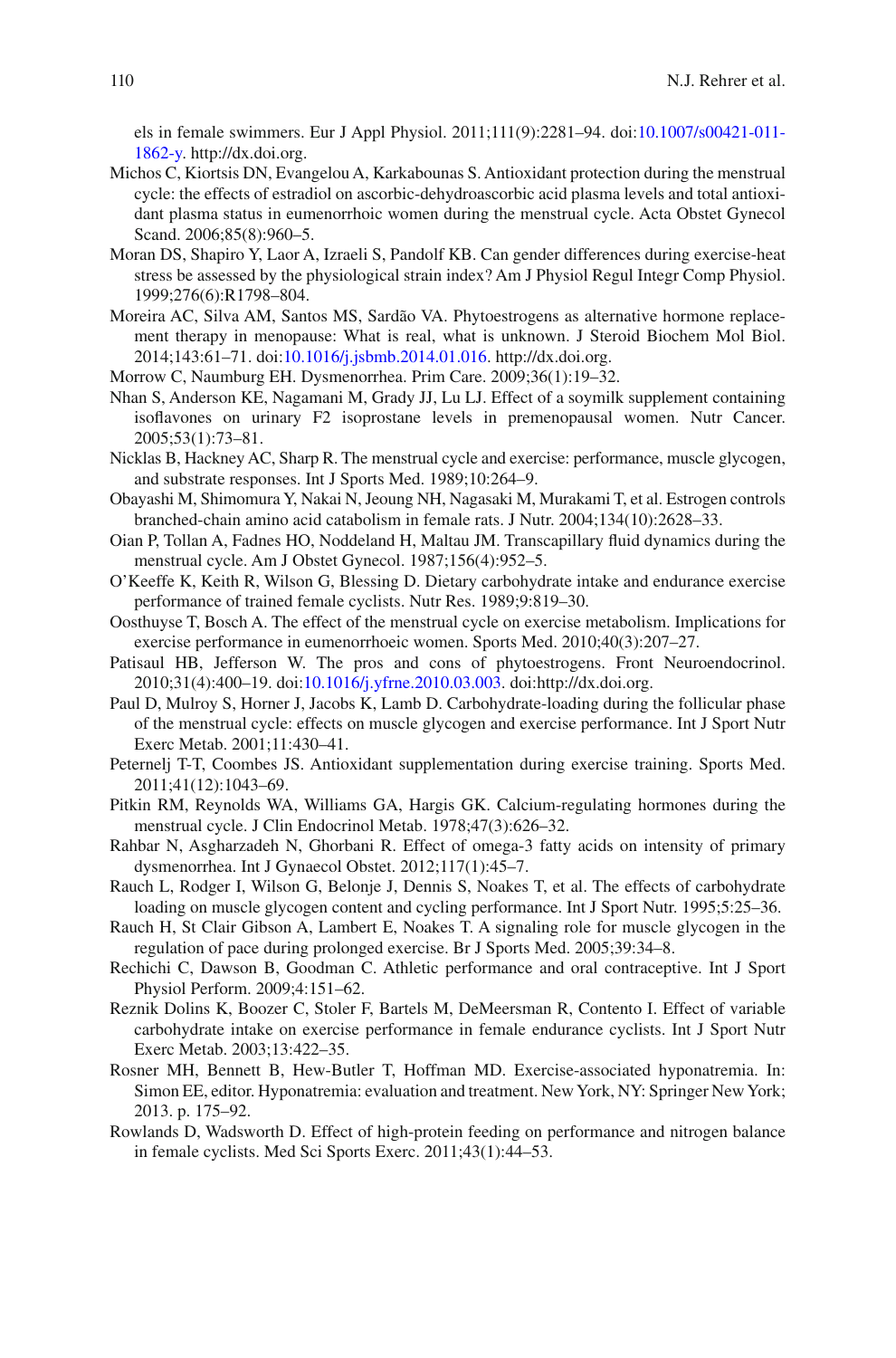- <span id="page-24-0"></span>Roy B, Luttmer K, Bosman M, Tarnopolsky M. The influence of post-exercise macronutrient intake on energy balance and protein metabolism in active females participating in endurance training. Int J Sport Nutr Exerc Metab. 2002;12:172–88.
- Salazar FJ, Llinas MT. Role of nitric oxide in the control of sodium excretion. News Physiol Sci. 1996;11:62–7.
- Sar M, Stumpf W. Simultaneous localization of [3 H] estradiol and neurophysin I or arginine vasopressin in hypothalamic neurons demonstrated by a combined technique of dry-mount autoradiography and immunohistochemistry. Neurosci Lett. 1980;17(1):179–84.
- Sedlock D. The latest on carbohydrate loading: a practical approach. Curr Sports Med Rep. 2008;7(4):209–13.
- Sherman W, Costill D, Fink W, Miller J. The effect of exercise-diet manipulation on muscle glycogen and its subsequent utilisation during performance. Int J Sports Med. 1981;2:114–8.
- Shimomura Y, Obayashi M, Murakami T, Harris RA. Regulation of branched-chain amino acid catabolism: nutritional and hormonal regulation of activity and expression of the branchedchain alpha-keto acid dehydrogenase kinase. Curr Opin Clin Nutr Metab Care. 2001; 4(5):419–23.
- Simpson LO. The etiopathogenesis of premenstrual syndrome as a consequence of altered blood rheology: a new hypothesis. Med Hypotheses. 1988;25(4):189–95.
- Sims ST, Rehrer NJ, Bell ML, Cotter JD. Preexercise sodium loading aids fluid balance and endurance for women exercising in the heat. J Appl Physiol. 2007a;103(2):534–41. doi:[10.1152/](http://dx.doi.org/10.1152/japplphysiol.01203.2006) [japplphysiol.01203.2006](http://dx.doi.org/10.1152/japplphysiol.01203.2006).
- Sims ST, van Vliet L, Cotter JD, Rehrer NJ. Sodium loading aids fluid balance and reduces physiological strain of trained men exercising in the heat. Med Sci Sports Exerc. 2007b;39(1):123–30. doi[:10.1249/01.mss.0000241639.97972.4a](http://dx.doi.org/10.1249/01.mss.0000241639.97972.4a).
- Sjödin B, Westing YH, Apple FS. Biochemical mechanisms for oxygen free radical formation during exercise. Sports Med. 1990;10(4):236–54.
- Stachenfeld NS. Hormonal changes during menopause and the impact on fluid regulation. Reprod Sci. 2014;21(5):555–61. doi[:10.1177/1933719113518992](http://dx.doi.org/10.1177/1933719113518992).
- Stachenfeld NS, Keefe DL. Estrogen effects on osmotic regulation of AVP and fluid balance. Am J Physiol Endocrinol Metab. 2002;283(4):E711–21.
- Stachenfeld NS, Dipietro L, Palter SF, Nadel ER. Estrogen influences osmotic secretion of AVP and body water balance in postmenopausal women. Am J Physiol Regul Integr Comp Physiol. 1998;274(1):R187–95.
- Stachenfeld NS, Silva C, Keefe DL, Kokoszka CA, Nadel ER. Effects of oral contraceptives on body fluid regulation. J Appl Physiol.  $1999:87(3):1016-25$ .
- Stachenfeld NS, Silva C, Keefe DL. Estrogen modifies the temperature effects of progesterone. J Appl Physiol. 2000;88(5):1643–9.
- Stachenfeld NS, Keefe DL, Palter SF. Estrogen and progesterone effects on transcapillary fluid dynamics. Am J Physiol Regul Integr Comp Physiol. 2001a;281(4):R1319–29.
- Stachenfeld NS, Splenser AE, Calzone WL, Taylor MP, Keefe DL. Selected Contribution: Sex differences in osmotic regulation of AVP and renal sodium handling. J Appl Physiol. 2001b;91(4):1893–901.
- Stephens DP, Bennett LA, Aoki K, Kosiba WA, Charkoudian N, Johnson JM. Sympathetic nonnoradrenergic cutaneous vasoconstriction in women is associated with reproductive hormone status. Am J Physiol Heart Circ Physiol. 2002;282(1):H264–72.
- Stephenson LA, Kolka MA. Plasma volume during heat stress and exercise in women. Eur J Appl Physiol. 1988;57:373–81.
- Stephenson LA, Kolka MA. Esophageal temperature threshold for sweating decreases before ovulation in premenopausal women. J Appl Physiol. 1999;86(1):22–8.
- Stephenson LA, Kolka MA, Francesconi R, Gonzales RR. Circadian variations in plasma renin activity, catecholamines, and aldosterone during exercise in women. Eur J Appl Physiol. 1989;58:756–64.